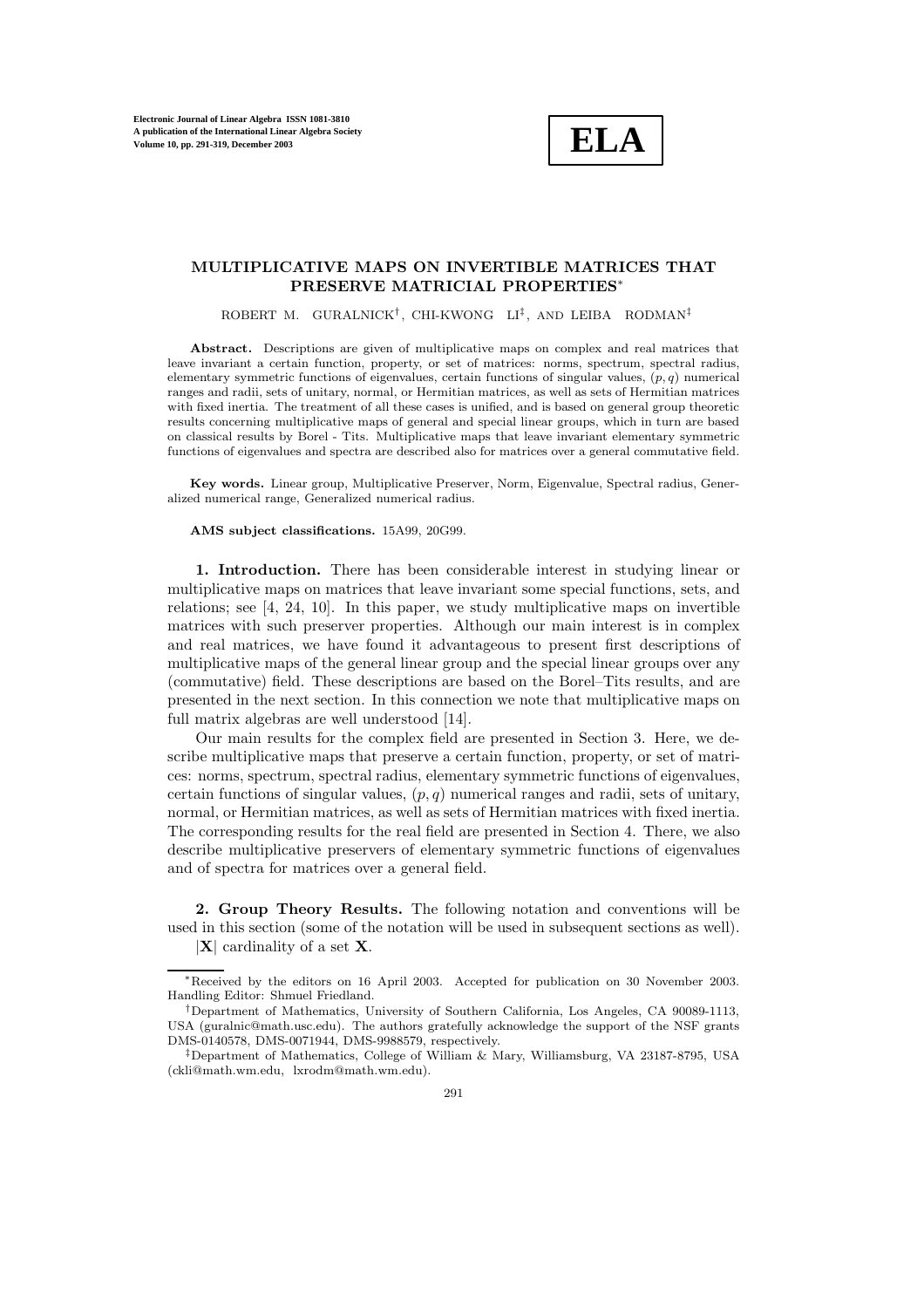

All fields  $\mathbb F$  are commutative.

 $\overline{\mathbb{F}}$  the algebraic closure of a field  $\mathbb{F}$ .

 $\mathbb{F}^*$  the group of nonzero elements of a field  $\mathbb{F}$ .

 $GL(n, \mathbb{F})$  the group of  $n \times n$  invertible matrices with entries in a field  $\mathbb{F}$ .

 $SL(n, \mathbb{F}) = \{A \in GL(n, \mathbb{F}) : \det(A) = 1\}.$ 

 $PSL(n, \mathbb{F}) = SL(n, \mathbb{F}) / \{xI : x \in \mathbb{F}^*, x^n = 1\}.$  $A<sup>t</sup>$  the transpose of a matrix A.

 $M_n(\mathbb{F})$  the algebra of  $n \times n$  matrices over the field  $\mathbb{F}$ . To avoid trivialities, we *assume*  $n \geq 2$  *everywhere.* 

 $\mathbb{F}_q$  the finite field of q elements.

 $S_m$  the group of permutations of m elements.

 $G_1 \leq G_2$  means that  $G_1$  is a subgroup of  $G_2$ .

A map  $\alpha$  :  $\mathbf{X} \to \mathbf{Y}$  is called *nontrivial* if its image  $\alpha(\mathbf{X})$  consists of more than one element.

**2.1.** MULTIPLICATIVE MAPS ON  $SL(n, \mathbb{F})$ . The results in this and the next subsection are based on a special case of the Borel–Tits results [2]. We need to do some work in order to apply them. Let  $\mathbb{E}, \mathbb{F}$  be fields. We first dispose of the case where  $\mathbb{E}$ and  $F$  have different characteristics. The following is known:

LEMMA 2.1. Let  $\mathbb E$  and  $\mathbb F$  be fields of distinct characteristics  $p_{\mathbb F}$  and  $p_{\mathbb F}$ . Assume *that*  $n > 1$ *. Let*  $\phi : SL(n, \mathbb{F}) \to M_m(\mathbb{E})$  *be a nontrivial multiplicative map. Then*  $\mathbb{F}$  *is finite, say of order* q*, and one of the following holds:*

*1.*  $n = 2$ *, and*  $m \geq (q - 1)/2$ *; or* 

*2.* n = 2*,* q = 3 *and* m = 1*; or*

*3.*  $q = 2$  *and*  $n \leq 4$ *; or* 

*4.*  $n > 2$  *and*  $m \geq (q^n - 1)/(q - 1) - 2$ *.* 

*Proof*. There is no harm in assuming that E is algebraically closed and also that  $\phi$  maps into  $GL(m,\mathbb{E})$  (passing to a smaller m if necessary). If  $\mathbb{F}$  is infinite, then the only proper normal subgroups of  $SL(n, \mathbb{F})$  are contained in the scalars. Consider the subgroup consisting of  $I + tE_{12}$ ,  $t \in \mathbb{F}$ , where  $E_{12}$  is the matrix with 1 in the  $(1, 2)$  position and zeros elsewhere. We note that any two nontrivial elements in this group are conjugate in  $SL(n, \mathbb{F})$ . The image of this group has the same property but also is an abelian group of semisimple elements. In particular, this group can be diagonalized – but all elements are conjugate and so in particular have the same set of eigenvalues. The image is thus finite and so this subgroup intersects the kernel nontrivially, whence  $\phi$  is trivial.

In the finite case, this result is known; see [9] (or [17] for a somewhat weaker result).  $\Box$ 

We assume from now on that  $\mathbb F$  and  $\mathbb E$  have the same characteristic.

Fix a positive integer  $n > 1$ . We make the assumption that if  $n = 2$ , then  $|\mathbb{F}| > 3$ . This is equivalent to assuming that  $SL(n, \mathbb{F})$  is perfect (cf. [3]). Recall that a group G is called *perfect* if it coincides with its commutator  $[G, G]$ :

$$
G = [G, G] := \{ the subgroup generated by xyx^{-1}y^{-1} : x, y \in G \}.
$$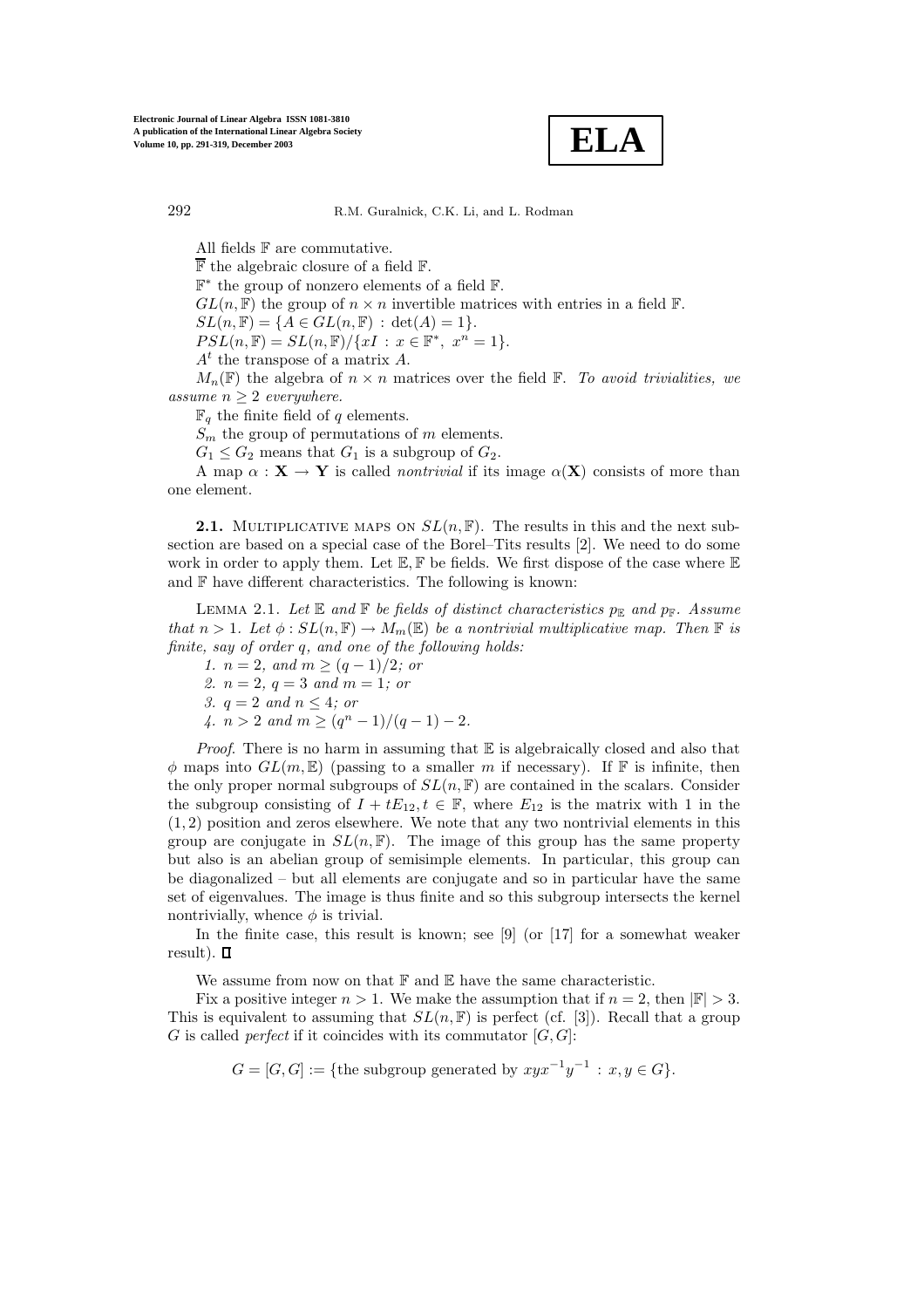

Multiplicative Preserver Maps of Invertible Matrices 293

We first record the well known fact (see, e.g., [6]):

LEMMA 2.2. Let  $f_i$ ,  $i = 1, 2$  be two representations of a semigroup **A** into End(V) *with* V *a finite dimensional vector space over*  $\mathbb{E}$ *. If*  $f_1$  *and*  $f_2$  *are equivalent over any extension field of*  $\mathbb{E}$  *of*  $\mathbb{E}$ *, i.e., there exists*  $Q \in GL(n, \mathbb{E})$  *such that*  $f_1(x) = Q^{-1}f_2(x)Q$ *for every*  $x \in \mathbf{A}$ *, then*  $f_1$  *and*  $f_2$  *are equivalent over*  $\mathbb{E}$ *.* 

LEMMA 2.3. *There are no nontrivial homomorphisms from*  $SL(n, \mathbb{F})$  *to*  $GL(m, \mathbb{E})$ *for*  $m < n$ *.* 

*Proof.* There is no harm in assuming that  $E$  is algebraically closed. We induct on n. If  $n = 2$  and  $|\mathbb{F}| > 3$ , then the result is clear (since  $SL(n, \mathbb{F})$  is perfect and so any 1-dimensional representation is trivial, because  $GL(1, \mathbb{E})$  is abelian). Still assuming  $n = 2$ , consider the remaining cases  $SL(2, \mathbb{F}_3)$  and  $SL(2, \mathbb{F}_2)$ . We have  $|SL(2, \mathbb{F}_3)| =$ 24 and  $|[SL(2,\mathbb{F}_3),SL(2,\mathbb{F}_3)]| = 8$ . So if there were a nontrivial homomorphism  $SL(2,\mathbb{F}_3) \rightarrow GL(1,\mathbb{E})$ , then  $GL(1,\mathbb{E})$  would have an element of order 3, which is impossible because E has characteristic 3. For  $SL(2, \mathbb{F}_2)$  we have that  $|SL(2, \mathbb{F}_2)| = 6$ and  $|[SL(2, \mathbb{F}_2), SL(2, \mathbb{F}_2)]| = 3$  (because  $SL(2, \mathbb{F}_2)$  is isomorphic to  $S_3$ ), and a similar argument applies.

So assume that  $n > 2$ . Since  $PSL(n, \mathbb{F})$  is simple (see [3], for example), any nontrivial representation of  $SL(n, \mathbb{F})$  has kernel contained in the center of  $SL(n, \mathbb{F})$ . Consider the embedding

$$
SL(n-1, \mathbb{F}) \longrightarrow SL(n, \mathbb{F})
$$

given by

$$
A \in SL(n-1, \mathbb{F}) \quad \mapsto \quad \begin{bmatrix} A & 0 \\ 0 & 1 \end{bmatrix} \in SL(n, \mathbb{F}).
$$

Thus, the restriction to  $SL(n-1,\mathbb{F})$  (via the above embedding) of a nontrivial representation of  $SL(n, \mathbb{F})$  is again a nontrivial representation of  $SL(n-1, \mathbb{F})$ , and this nontrivial representation of  $SL(n-1, \mathbb{F})$  is one-to-one. By induction,  $m > n - 1$ . If  $m = n - 1$ , then  $SL(n - 1, \mathbb{F})$  acts irreducibly (otherwise, the matrices of the representation of  $SL(n-1,\mathbb{F})$  are nontrivially block triangular with respect to a certain basis, and by restricting the representation to one of the diagonal blocks, we obtain a contradiction with the induction hypothesis). The centralizer of  $SL(n-1, \mathbb{F})$  in  $SL(n, \mathbb{F})$  is the set

$$
\left\{ \left[ \begin{array}{cc} xI_{n-1} & 0 \\ 0 & y \end{array} \right] : x, y \in \mathbb{F} \text{ and } x^{n-1}y = 1 \right\}
$$

(recall that the centralizer of a group  $G_1$  in an overgroup  $G_2$  is the set  $\{y \in G_2 : yx =$ xy for every  $x \in G_1$ ). Assume first that the centralizer is nontrivial (which is always the case if  $\mathbb F$  is infinite). The centralizer maps (under the irreducible representation of  $SL(n-1, \mathbb{F})$  which is the restriction of a nontrivial representation of  $SL(n, \mathbb{F})$  into the center of  $GL(n-1,\mathbb{E})$ . The inverse image of the center is a normal subgroup of  $SL(n, \mathbb{F})$  and so is either contained in the center of  $SL(n, \mathbb{F})$ , or coincides with  $SL(n, \mathbb{F})$ , a contradiction.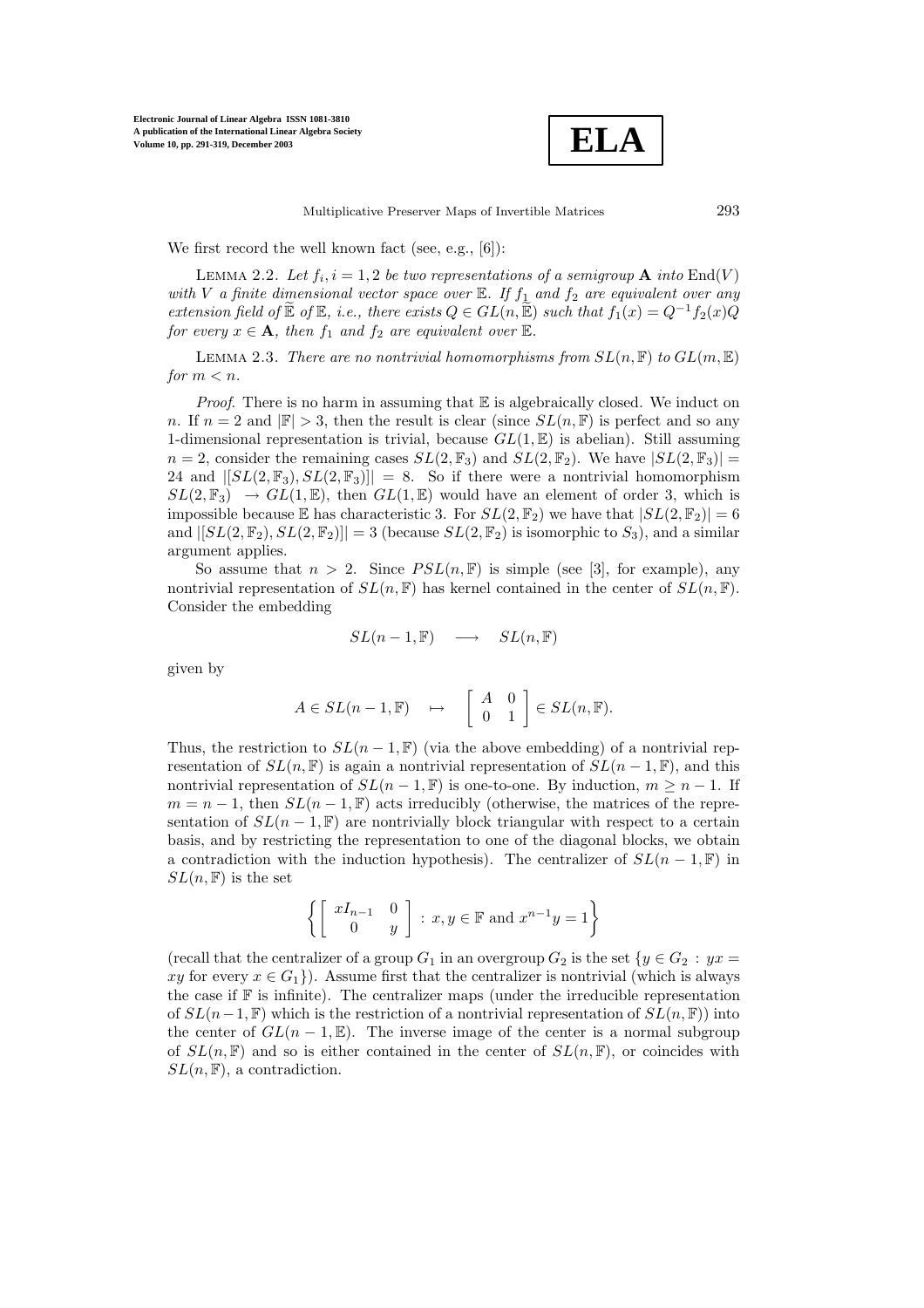

If  $\mathbb{F} = \mathbb{F}_q$ ,  $q = p^{\alpha}$ , we note that  $SL(n-1,\mathbb{F})$  is contained in the normalizer of an elementary abelian subgroup **A** of order  $q^{n-1}$ . (An abelian group is called *elementary* if the order of any non-identity element is a prime.) Namely,

$$
\mathbf{A} = \left\{ \left[ \begin{array}{cc} I_{n-1} & y \\ 0 & 1 \end{array} \right] : y \in \mathbb{F}^{n-1 \times 1} \right\},
$$

and  $f \circ f^{-1} \in A$  for every  $f \in SL(n-1,\mathbb{F})$ ,  $g \in A$ . It is well known that any representation of a  $p$ -group in characteristic  $p$  has a nonzero vector subspace of vectors that are fixed by the representation, which must be invariant under its normalizer. Thus, there is a nonzero vector subspace which consists of vectors fixed by **A** and which is invariant under  $SL(n-1,\mathbb{F})$ . Since  $SL(n-1,\mathbb{F})$  acts irreducibly, this subspace must be the whole  $n - 1$ -dimensional space. Thus, the kernel of the original nontrivial representation of  $SL(n, \mathbb{F})$  contains **A**, a contradiction with the previously established fact that the kernel of this representation must be contained in the center of  $SL(n, \mathbb{F})$ .  $\Box$ 

A large part of Lemma 2.3 is contained in [5, Theorem 2.3] which deals with homomorphisms of special linear groups into general linear groups over division rings. Lemma 2.3 also follows from well known results about the representation theory of  $SL(n, \mathbb{F}_p)$  and  $SL(n, \mathbb{Q})$ ;  $\mathbb Q$  is the field of rational numbers (see [25] if the characteristic is positive and [26] if  $\mathbb{F} = \mathbb{Q}$ .

Note that we do need to exclude the cases  $n = 2$  and  $|\mathbb{F}| \leq 3$  in the next result.

LEMMA 2.4. Let  $\phi$  be a nontrivial multiplicative map from  $SL(n, \mathbb{F})$  into  $M_n(\mathbb{E})$ . *If*  $n = 2$ *, assume that*  $|\mathbb{F}| > 3$ *. Then*  $\phi$  *is injective and*  $\phi(SL(n, \mathbb{F})) \le SL(n, \mathbb{E})$ *.* 

*Proof.* The only nontrivial normal subgroups of  $SL(n, \mathbb{F})$  are contained in the group of scalars in  $SL(n, \mathbb{F})$ . Since  $|\phi(SL(n, \mathbb{F})| > 1$ , the element  $\phi(1)$  is an idempotent and is the identity of the group  $\phi(SL(n, \mathbb{F}))$ . If  $\phi(1)$  is not the identity matrix, then we have a nontrivial group homomorphism from  $SL(n, \mathbb{F})$  to  $GL(m, \mathbb{F})$  where m is the rank of  $\phi(1)$ . The previous lemma implies that  $m = n$ . Since  $SL(n, \mathbb{F})$  is perfect, so is its image, whence the image is contained in  $SL(n, \mathbb{E})$ .

Next, we show that  $\phi$  is injective. First suppose that  $n = 2$ . Then the only nontrivial normal subgroup consists of  $\pm I$ . Since the image of  $\phi$  is contained in  $SL(2,\mathbb{E})$  and the only elements of order 2 in  $SL(2,\mathbb{E})$  are scalars, it follows that  $\phi$  is injective. So assume that  $n > 2$ . Recall that any nontrivial proper normal subgroup of  $SL(n, \mathbb{F})$  consist of the scalars matrices of order dividing n. If  $\phi$  is not injective, then there is a prime r with r|n and  $\mathbb F$  containing the rth roots of unity, with  $aI \in \text{Ker }\phi$ , where  $a \in \mathbb{F}$  is an rth root of unity. Let M be the subgroup of monomial matrices of determinant 1 all of whose nonzero entries are rth roots of unity (recall that a monomial matrix is one which has exactly one nonzero entry in each rowand column). The representation theory of this group is well known and it is easy to see that the smallest representation that has kernel properly contained in D, the subgroup of diagonal matrices in  $SL(n, \mathbb{F})$ , has dimension n and any such representation of degree n is faithful on D (and in particular,  $aI \in D$  is not in the kernel of  $\phi$ ). The main idea is the following. Let Z be the subgroup of scalar matrices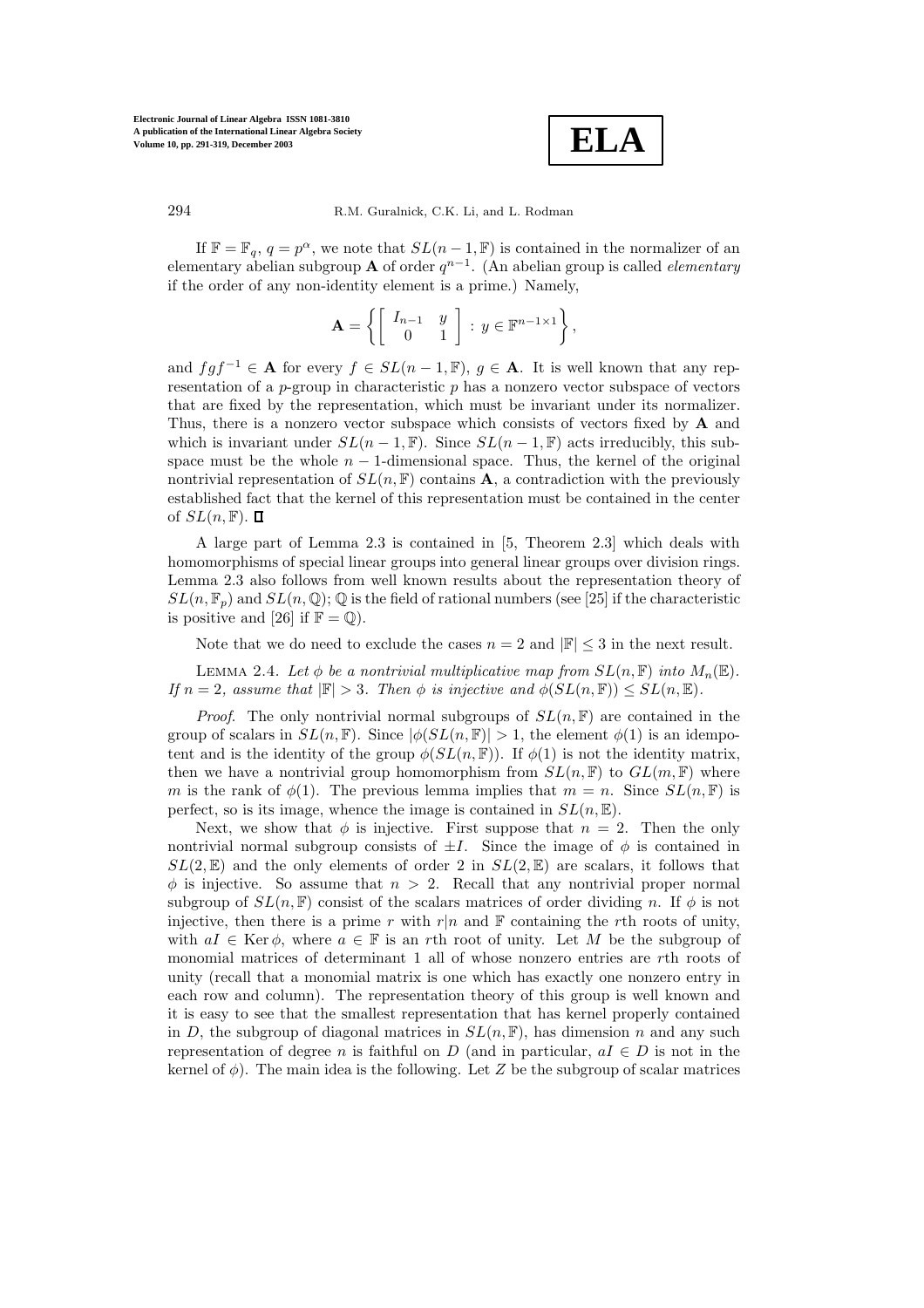

in D. Then M permutes the nontrivial characters of  $D/Z$  a group of order  $r^{n-2}$  and that and  $M/Z$ -module must be a direct sum of characters for  $D$  that are permuted by M. If  $n > 4$ , then the smallest such orbit has size  $n(n-1)/2 > n$ . If  $n = r = 3$ or  $n = 4, r = 2$ , then any such representation has kernel not contained in D, a contradiction.

Note that if  $\phi : SL(n, \mathbb{F}) \to M_m(\mathbb{E})$ , then the space V of column vectors is a module for  $SL(n, \mathbb{F})$  in the obvious way (any representation gives a module). We denote this module by  $V^{\phi}$ .

Define the map  $\tau$  by  $\tau(A) = (A^t)^{-1}$ ,  $A \in GL(n, \mathbb{F})$ . If  $\sigma : \mathbb{F} \to \mathbb{E}$  is a field embedding, then we can extend this to a homomorphism  $SL(n, \mathbb{F}) \rightarrow SL(n, \mathbb{E})$ in the obvious manner (entrywise). Indeed, we can extend this to an embedding from  $GL(n, \mathbb{F}) \to GL(n, \mathbb{E})$ . As above, we let  $V^{\sigma}$  or  $V^{*\sigma}$  denote the corresponding  $SL(n, \mathbb{F})$ -module over  $\mathbb{E}$ .

THEOREM 2.5. Let  $\phi : SL(n, \mathbb{F}) \to M_n(\mathbb{E})$  be a nontrivial multiplicative map. *Assume that*  $|\mathbb{F}| > 3$  *if*  $n = 2$ *. Then*  $\phi$  *is a group homomorphism into*  $SL(n, \mathbb{E})$  *and there exists a field embedding*  $\sigma : \mathbb{F} \to \mathbb{E}$  *and*  $S \in GL(n, \mathbb{E})$  *such that*  $\phi$  *has the form* 

(2.1) 
$$
A \mapsto S\sigma(A)S^{-1}
$$
 or  $A \mapsto S\sigma(\tau(A))S^{-1}$ .

*Proof.* If F is finite and  $SL(n, \mathbb{F})$  is perfect, then the result of Theorem 2.5 follows easily from basic results in the representation theory of the finite Chevalley groups; see [25, 13].

So assume that  $\mathbb F$  is infinite. First consider the case that  $\mathbb E$  is algebraically closed. Then the closure **H** of  $\phi(SL(n, \mathbb{F}))$  (in the Zariski topology of  $GL(n, \mathbb{E})$ ) is an algebraic group. Since  $\phi(SL(n, \mathbb{F}))$  is infinite (because  $SL(n, \mathbb{F})$  is infinite and  $\phi$  is injective by the previous lemma) and simple modulo the center (because  $SL(n, \mathbb{F})$  has the this property and  $\phi$  is injective), it follows that  $\phi(SL(n, \mathbb{F}))$  is connected (here we use the fact that an infinite simple group cannot have subgroups of finite index). Since the closure of a connected group is itself connected, we conclude that **H** is connected. Since  $\phi(SL(n, \mathbb{F}))$  is perfect, the same is true for **H** (here we use the properties that homomorphic images of a perfect group are perfect and the closure of a perfect group in Zariski topology is perfect), and so  $H \leq SL(n, \mathbb{E})$ . It follows that H is semisimple and again by the previous lemma, **H** is a simple algebraic group (otherwise, we have a nontrivial map from  $SL(n, \mathbb{F})$  into a group with a smaller representation).

Now apply the main result in [2] to conclude that  $\phi$  is as above. The hypotheses of [2] are:  $\phi$  is a homomorphism from a subgroup of  $GL(n, \mathbb{F})$  which is generated by unipotent elements (i.e., matrices all of which eigenvalues are equal to 1) and the closure of the image of  $\phi$  is a simple algebraic group over an algebraically closed field  $\mathbb{E}$ ; it is also hypothesized that  $\mathbb E$  and  $\mathbb F$  have the same characteristic.

We now need to descend to  $E$  from the algebraic closure of  $E$ . What we have shown so far amounts to saying that the only irreducible representations of  $SL(n, \mathbb{F})$ over  $\overline{\mathbb{E}}$  of dimension n are  $V^{\sigma}$  or  $V^{*\sigma}$  where  $\sigma$  is a field embedding of  $\mathbb{F}$  into  $\overline{\mathbb{E}}$ . Note that the character of the representation of  $V^{\sigma}$  is just  $\sigma \circ$  trace (and similarly for  $V^*$ ).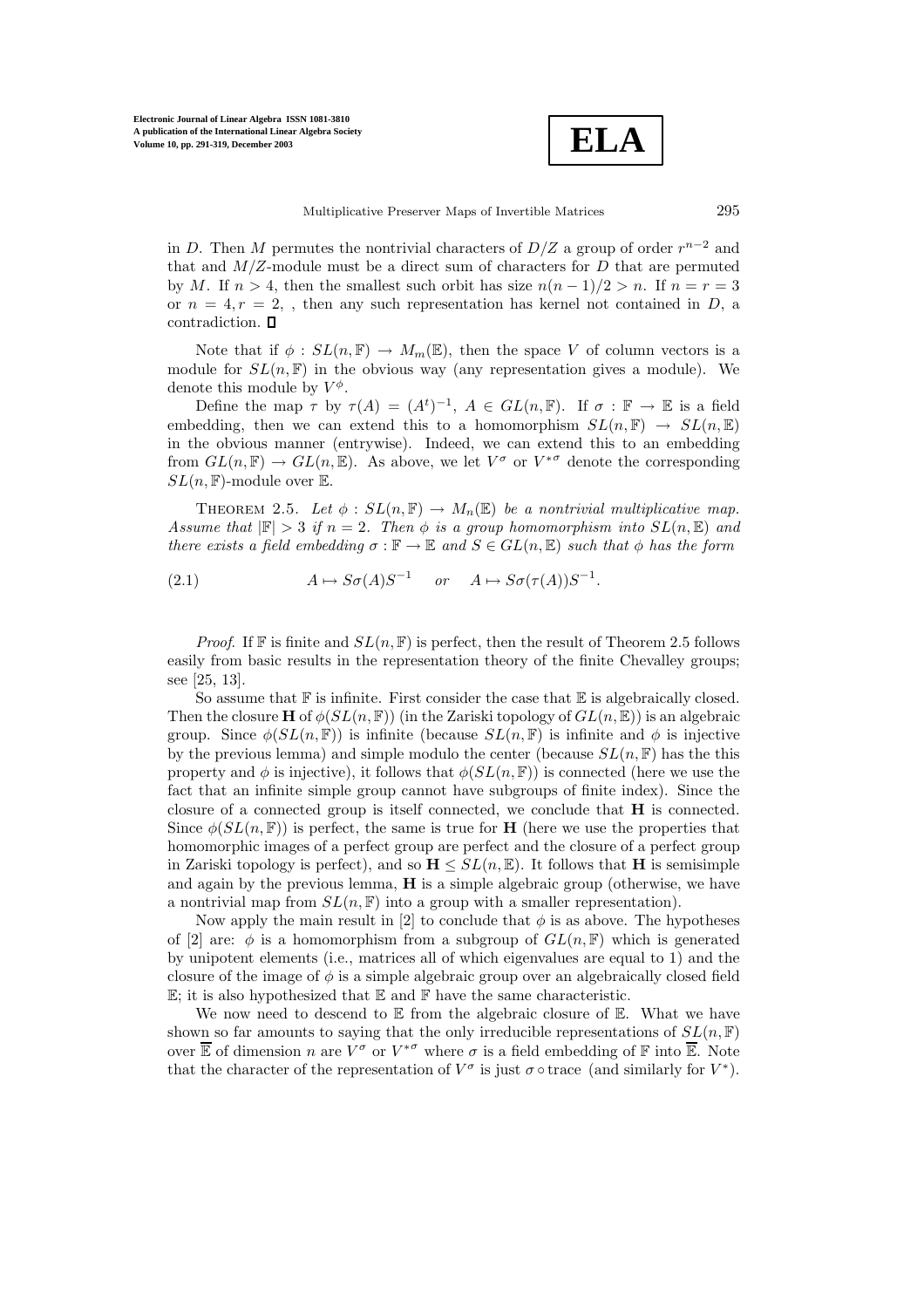

Since we have a representation into  $GL(n,\mathbb{E})$ , the character takes on values in  $\mathbb{E}$ , whence  $\sigma(\mathbb{F}) \subseteq \mathbb{E}$ . Thus, the representation corresponding to  $\phi$  is equivalent to  $V^{\sigma}$ or  $V^{*\sigma}$  over  $\overline{\mathbb{E}}$ , whence also over  $\mathbb{E}$ . Thus, the conjugating element S can always be taken to be in  $GL(n,\mathbb{E})$  rather than just in  $GL(n,\overline{\mathbb{E}})$ .  $\Box$ 

A special case of Theorem 2.5 (for  $n = 2$ ) is contained in [5].

**2.2.** MULTIPLICATIVE MAPS ON  $GL(n, \mathbb{F})$ . It is quite easy to determine the multiplicative maps on  $GL(n, \mathbb{F})$  using Theorem 2.5. We first prove:

LEMMA 2.6. Let  $X, Y$  be groups and  $\alpha, \beta : X \to Y$  group homomorphisms. Let **Z** *denote the center of* **Y***. Let* **W** *be a normal subgroup of* **X***. Assume the following:* (a)  $\alpha$  *is one-to-one on* **X***;* 

(b)  $\alpha(w) = \beta(w)$  *for all*  $w \in \mathbf{W}$ *;* 

(c) **X**/**W** *is abelian; and*

(d) the centralizer of  $\alpha(\mathbf{W})$  in **Y** coincides with **Z**;

*Then*  $\beta(x) = \alpha(x)\gamma(x\mathbf{W})$  *where*  $\gamma : \mathbf{X}/\mathbf{W} \to \mathbf{Z}$  *is a homomorphism.* 

*Proof.* Since  $\alpha$  is one-to-one, there is no harm in identifying **X** with  $\alpha(\mathbf{X})$  and assuming that **X** is a subgroup of **Y** (and  $\alpha$  is the identity). Define  $\gamma : \mathbf{X} \to \mathbf{X}$  by  $\gamma(x) = x^{-1}\beta(x).$ 

Note that if  $w \in \mathbf{W}, x \in \mathbf{X}$ , then  $wxw^{-1}x^{-1} \in \mathbf{W}$  and so

$$
\beta(wxw^{-1}x^{-1}) = wxw^{-1}x^{-1} = w\beta(x)w^{-1}\beta(x)^{-1}.
$$

Thus,  $\beta(x)^{-1}x$  commutes with  $w^{-1}$  for all  $w \in \mathbf{W}$ . Hence  $\beta(x)^{-1}x \in \mathbf{Z}$ . This implies that  $\beta(x)$  commutes with x and  $\gamma(x) \in \mathbf{Z}$ .

It follows that

$$
\gamma(x)\gamma(y) = x^{-1}\beta(x)y^{-1}\beta(y) = y^{-1}x^{-1}\beta(x)\beta(y) = (xy)^{-1}\beta(xy) = \gamma(xy), \quad x, y \in \mathbf{X}.
$$

So  $\gamma$  : **X**  $\rightarrow$  **Z** is a homomorphism. Clearly,  $\gamma(\mathbf{W}) = 1$  and we can view  $\gamma$  as a homomorphism from  $X/W \to Z$ .  $\Box$ 

Fix a field F. We assume that  $n > 1$  and if  $n = 2$ , then  $|\mathbb{F}| > 3$ . Let  $\phi$ :  $GL(n, \mathbb{F}) \to M_n(\mathbb{F})$  be a multiplicative map. We consider two cases.

Case 1.  $|\phi(SL(n, \mathbb{F}))| = 1$ . Then  $\phi(SL(n, \mathbb{F}))$  is just an idempotent  $\mathbb E$  of rank  $m \leq n$ . It follows that  $\phi$  is a group homomorphism from  $GL(n, \mathbb{F})/SL(n, \mathbb{F})$  into  $GL(m, \mathbb{F})$  (where we view  $GL(m, \mathbb{F})$  inside  $GL(n, \mathbb{F})$  in the obvious way). There is not much to say here.

Case 2.  $|\phi(SL(n, \mathbb{F}))| > 1$ . By Theorem 2.5 we know the possible forms for  $\phi$ restricted to  $SL(n, \mathbb{F})$ . Since  $\phi(I) = I$ , it follows that  $\phi$  maps  $GL(n, \mathbb{F})$  into  $GL(n, \mathbb{F})$ . Formula (2.1) gives a homomorphism  $\psi: GL(n, \mathbb{F}) \to GL(n, \mathbb{F})$ .

In the previous lemma take  $\mathbf{X} = GL(n, \mathbb{F}), \mathbf{Y} = GL(n, \mathbb{F}), \mathbf{W} = SL(n, \mathbb{F}), \alpha = \psi$ and  $\beta = \phi$ . Note that  $\phi(SL(n, \mathbb{F})) = \psi(SL(n, \mathbb{F}))$  acts irreducibly (since there are no representations of dimension less than  $n$ ) and so by Schur's Lemma its centralizer in **Y** is just the group of scalars. The lemma implies that  $\phi(A) = \psi(A)f(\det(A)).$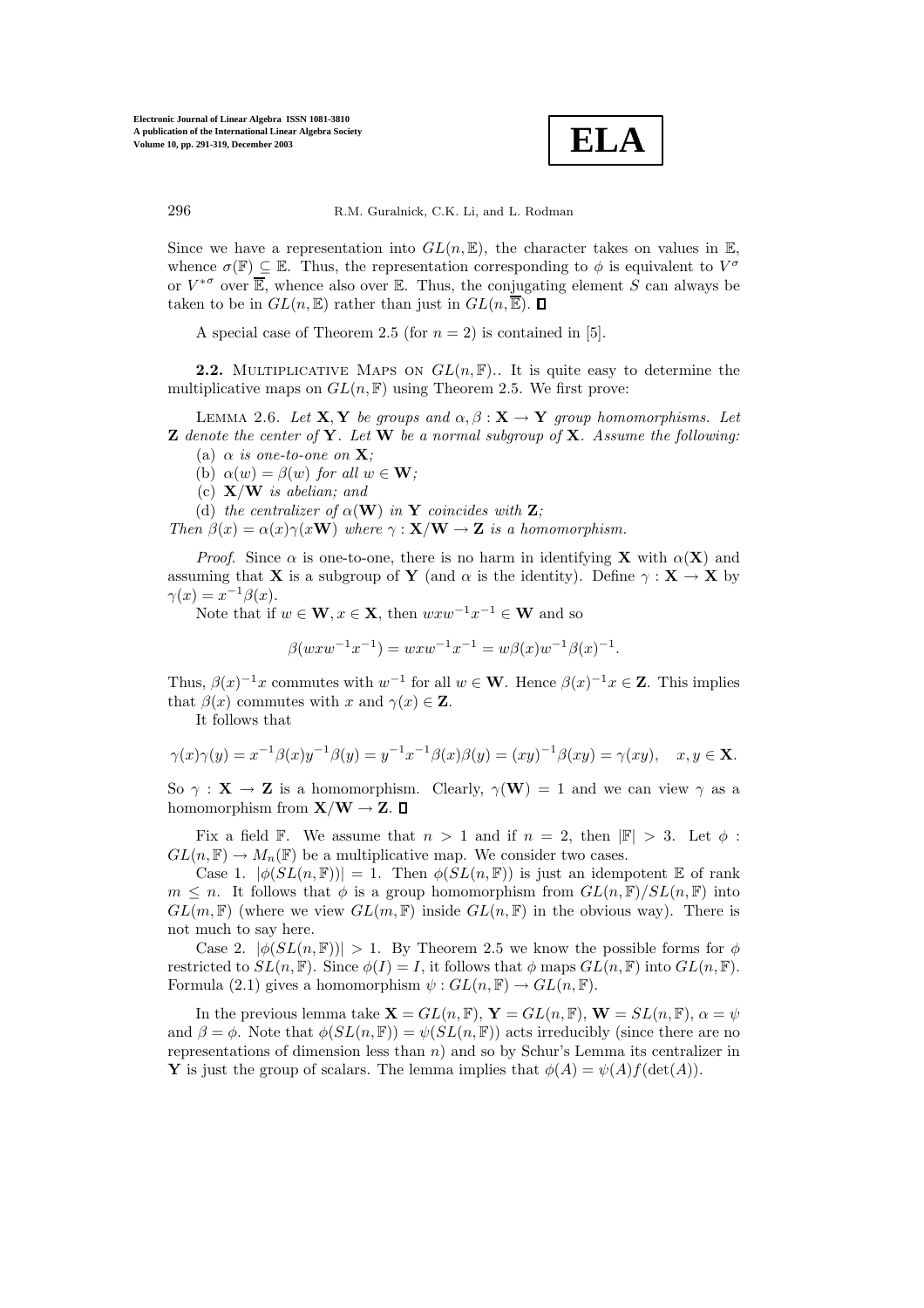**ELA**

In the excluded cases  $GL(2, \mathbb{F}_2) \cong S_3$  and  $GL(2, \mathbb{F}_3)$ , there are more normal subgroups and one can get other homomorphisms which are easy to describe. We leave this as an exercise to the reader.

This leads to the following result.

THEOREM 2.7. Let  $\mathbb{E}/\mathbb{F}$  *be an extension of fields. Let*  $\phi : GL(n, \mathbb{F}) \to M_n(\mathbb{E})$  *be a multiplicative map. Assume that*  $|\mathbb{F}| > 3$  *if*  $n = 2$ *. Then one of the following holds true:*

- (a)  $|\phi(SL(n, \mathbb{F}))| = 1$ *; or*
- (b) *there exists a field embedding*  $\sigma : \mathbb{F} \to \mathbb{E}$ *, a homomorphism*  $f : F^* \to E^*$ *, and*  $S \in GL(n, \mathbb{E})$  *such that*  $\phi$  *has the form* 
	- (2.2)  $A \mapsto f(\det(A))S\sigma(A)S^{-1}$  or  $A \mapsto f(\det(A))S\sigma(\tau(A))S^{-1}$ .

**3. Multiplicative Preservers: The complex field.** In this section, we use the group theory results of Section 2 to study multiplicative preservers problems on matrices. In particular, we show that many results on classical linear preserver problems have nice multiplicative analogs. We also derive general results to connect the group theory results and the multiplicative preserver applications. Sometimes, we will reduce the multiplicative preserver problem to well studied linear preserver problems, and use the known results on linear preservers. Since there are many interesting preserver problems, presenting all the multiplicative preserver results we can obtain will be too lengthy. We will select a list of well known examples from linear preserver problems and show how our techniques can be used to derive results on multiplicative preservers. In our discussion, we will focus on the complex field  $\mathbb{F} = \mathbb{C}$ , and the group **H** to be either  $\mathbf{H} = SL(n, \mathbb{C})$  or  $\mathbf{H} = GL(n, \mathbb{C})$ . Analogous results on real matrices and other fields will be discussed in the next section. The following notations will be used.

 $\mathbb{C}_k = \{ \cos(\frac{2j\pi}{k}) + i \sin(\frac{2j\pi}{k}) : j = 0, \dots, k-1 \}$  the group of k-th roots of unity.

**H**: either  $\mathbf{H} = SL(n, \mathbb{C})$  or  $\mathbf{H} = GL(n, \mathbb{C})$ .

Spec (A) the spectrum of  $A \in M_n(\mathbb{C})$ .

 $r(A)$  the spectral radius of  $A \in M_n(\mathbb{C})$ .

T the unit circle in C.

 $\{e_1,\ldots,e_n\}$  the standard orthonormal basis for  $\mathbb{C}^n$ .

 $M_n(\mathbb{C})$  the algebra of complex  $n \times n$  matrices.

 ${E_{11}, E_{12}, \ldots, E_{nn}}$  the standard basis for  $M_n(\mathbb{C})$ .

diag  $(a_1, \ldots, a_n)$  diagonal matrix with diagonal entries  $a_1, \ldots, a_n$  (in that order).  $\tau(A) = (A^{-1})^t$ , for an invertible matrix A.

 $\sigma : \mathbb{C} \longrightarrow \mathbb{C}$  a complex field embedding.

 $||x||$  the Euclidean length of a vector  $x \in \mathbb{C}^n$ .

**3.1.** PRELIMINARY RESULTS. The following characterizations of continuous complex field embeddings will be useful.

Lemma 3.1. *The following statements for a complex field embedding* σ *are equivalent:*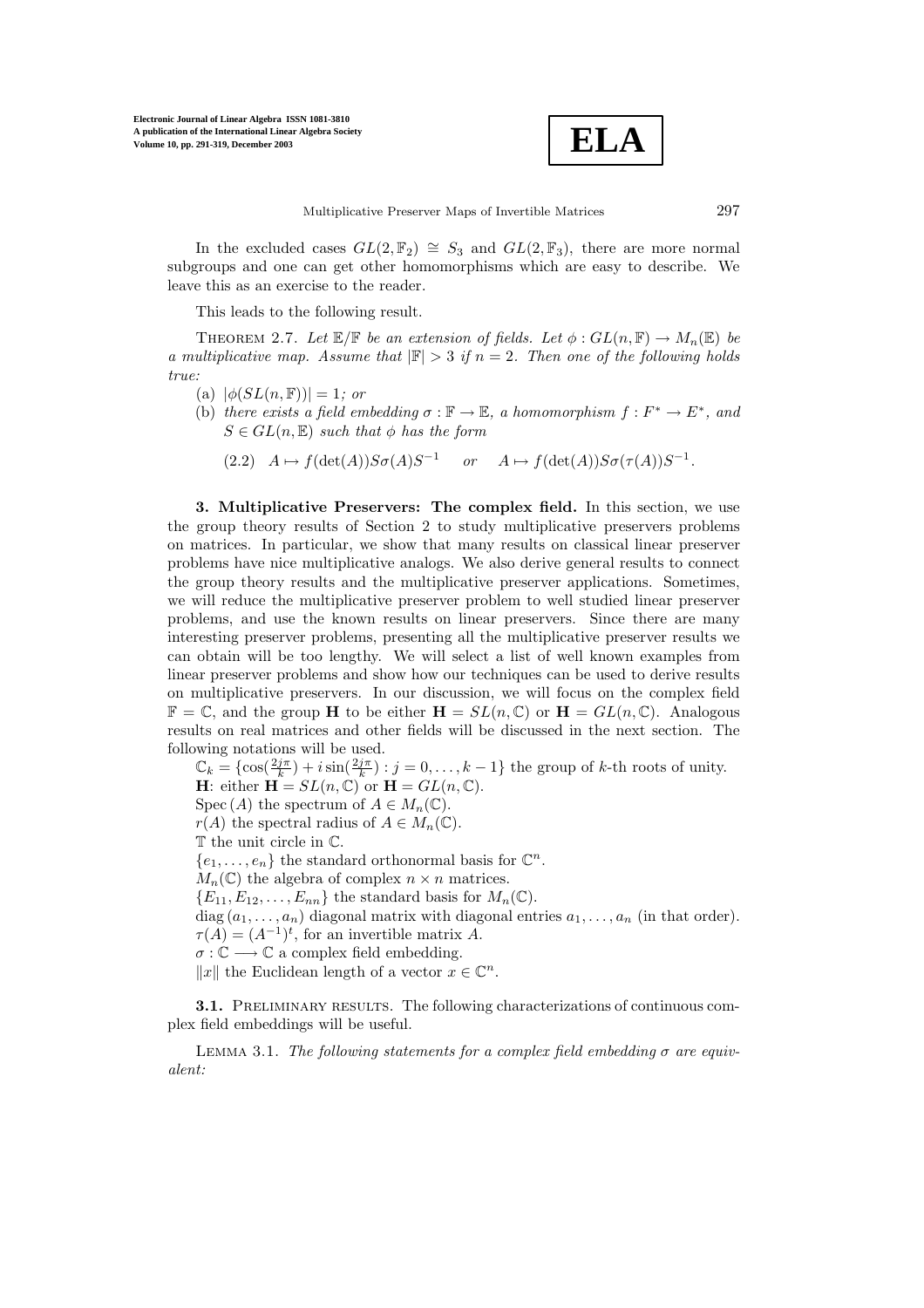**ELA**

- (a)  $\sigma$  *is continuous.*
- (b) *either*  $\sigma(z) = z$  *for every*  $z \in \mathbb{C}$  *or*  $\sigma(z) = \overline{z}$  *for every*  $z \in \mathbb{C}$ *.*
- (c)  $\sigma(\mathbb{R}) \subseteq \mathbb{R}$ .
- (d)  $\sigma(z) > 0$  *for every positive* z.
- (e)  $|\sigma(z)| = |z|$  *for every*  $z \in \mathbb{C}$ *.*
- (f) *there exist rational numbers* s and  $r \neq 0$  *such that*

$$
z \in \mathbb{C}
$$
 and  $|s + rz| = 1 \implies |s + r\sigma(z)| = 1$ .

*Proof.* For the equivalence of (a) – (c); see [29]. Evidently, (b)  $\implies$  (d), (e), and (f). It is also clear that (d)  $\implies$  (c) and (e)  $\implies$  (a). We prove the part (f)  $\implies$  (a). First, using the transformation  $w = s + rz$  and replacing z by w we see that (f) holds with  $s = 0$ ,  $r = 1$ . Note that  $|z| < 1$ ,  $z \in \mathbb{C}$ , if and only if

(3.1) 
$$
|z - w| = |z + w| = 1 \text{ for some nonzero } w \in \mathbb{C}.
$$

Thus, assuming (f) holds we have for every  $z \in \mathbb{C}^*$ ,  $|z| < 1$ :

$$
|\sigma(z) - \sigma(w)| = |\sigma(z) + \sigma(w)| = 1,
$$

where  $w$  is taken from  $(3.1)$ . So

$$
0 < |z| < 1 \quad \Longrightarrow \quad |\sigma(z)| < 1.
$$

By scaling  $z$ , we obtain

$$
0<|z|<\frac{1}{m}\quad\Longrightarrow\quad|\sigma(z)|<\frac{1}{m},
$$

for  $m = 1, 2, \ldots$ , and the continuity of  $\sigma$  follows easily.  $\Box$ 

The following observation will also be used frequently.

LEMMA 3.2. Let  $f: \mathbb{C}^* \to \mathbb{C}^*$  be a multiplicative map.

(a) *Suppose* k *is a positive integer such that*  $f(\mu)^k = 1$  *for all*  $\mu \in \mathbb{C}^*$ *. Then*  $f(\mu)=1$  *for all*  $\mu \in \mathbb{C}^*$ .

(b) *Suppose* m, n are positive integers such that  $(f(\mu))^n = \mu^m$  for all  $\mu \in \mathbb{C}^*$ . *Then* n *divides* m*.*

*Proof.* Part (a). The assumption implies that f maps into  $\mathbb{C}_k$ . Since the multiplicative group  $\mathbb{C}^*$  is infinitely divisible (for every  $x \in \mathbb{C}^*$  and every positive integer m there is  $y \in \mathbb{C}^*$  such that  $y^m = x$ , the only multiplicative map  $f : \mathbb{C}^* \longrightarrow \mathbb{C}_k$  is the trivial one.

Part (b). Considering the multiplicative map

$$
g(\mu) = f(\mu)^{n/(\gcd(m,n))} \mu^{-m/(\gcd(m,n))}, \quad \mu \in \mathbb{C}^*,
$$

and using the part (a) of the lemma, we may assume that n and m are relatively prime. Let q be a primitive m-th root of 1, and let  $\alpha = f(q)$ . Then

$$
\alpha^n = f(q)^n = q^m = 1
$$
 and  $1 = f(1) = f(q^m) = (f(q))^m = \alpha^m$ ,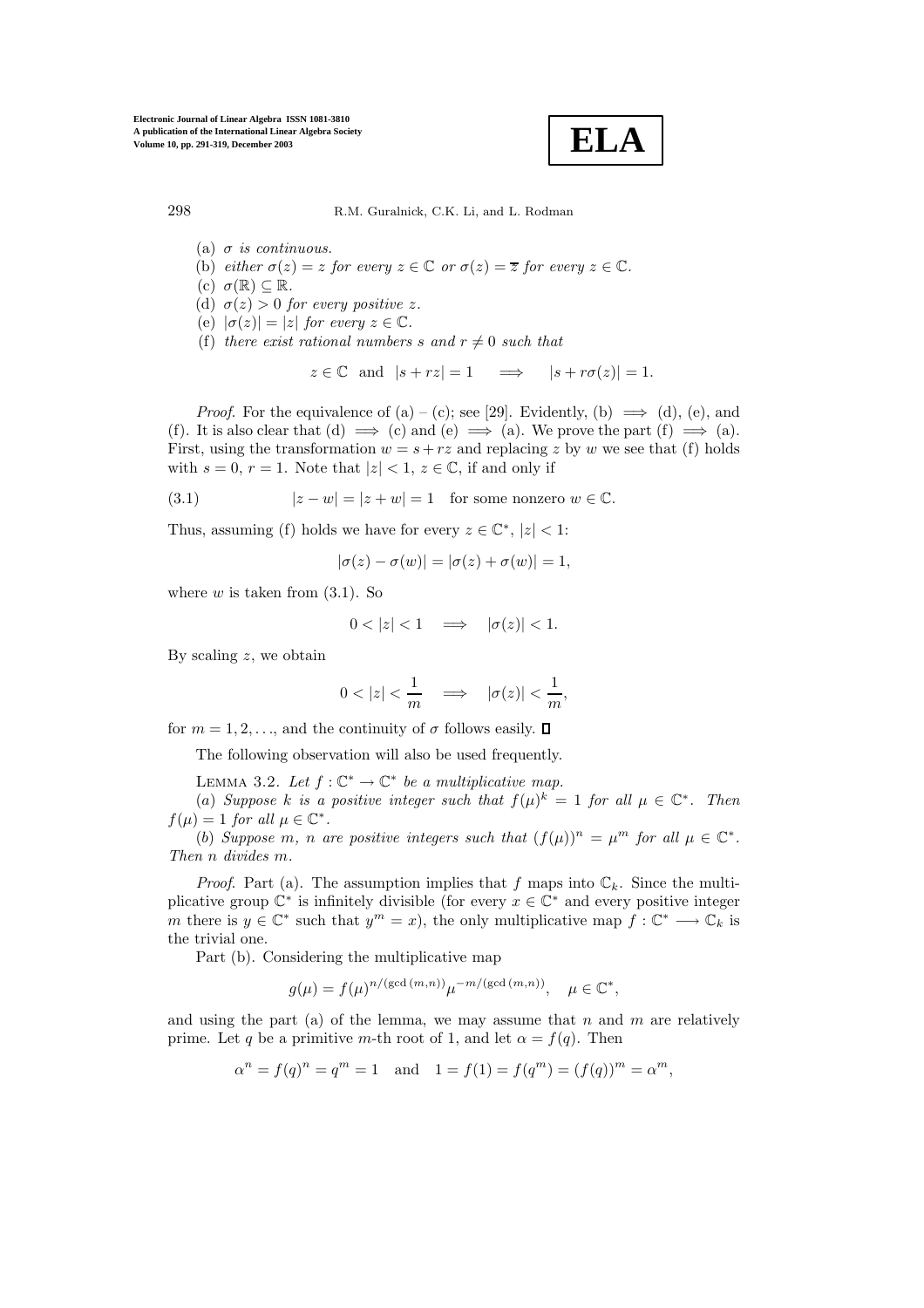

Multiplicative Preserver Maps of Invertible Matrices 299

hence  $\alpha = 1$ . Let r be a primitive mn-th root of 1 such that  $q = r^n$ . Then

$$
1 = f(q) = f(r^n) = (f(r))^n = r^m,
$$

a contradiction, unless  $n = 1$ .  $\Box$ 

Next, we have the following general result.

THEOREM 3.3. *Suppose*  $S \in SL(n, \mathbb{C})$  *and a multiplicative map*  $f : \mathbb{C}^* \to \mathbb{C}^*$  *are given, and*  $\phi : \mathbf{H} \to M_n(\mathbb{C})$  *is defined by* 

(a)  $\phi(A) = f(\det(A))S\sigma(A)S^{-1}$ , or

(b)  $\phi(A) = f(\det(A))S\sigma(\tau(A))S^{-1}$ .

*Assume that there exists a function*  $\gamma : M_n(\mathbb{C}) \to [0, \infty)$  *satisfying the following properties:*

*(i)* There exists  $k_1 > 0$  *such that* 

$$
\gamma\left(S^{-1}\phi(\text{diag}(a_1,\ldots,a_n))S\right)\leq k_1\max\{|a_1|,\ldots,|a_n|\}
$$

*for all*  $a_1, \ldots, a_n \in \mathbb{C}$  *such that*  $\prod_{1 \leq j \leq n} a_j = 1$ ;

*(ii)* There exists  $k_2 > 0$  *such that* 

$$
\gamma(\text{diag}(a_1,\ldots,a_n)) \geq k_2 \max\{|a_1|,\ldots,|a_n|\}
$$

*for all*  $a_1, \ldots, a_n \in \mathbb{C}$  *such that*  $\prod_{1 \leq j \leq n} a_j = 1$ *. Then* (a) holds true with  $\sigma$  *such that*  $\sigma(A) = A$  *for all*  $A \in \mathbf{H}$ *, or*  $\sigma(A) = \overline{A}$  *for all*  $A \in \mathbf{H}$ *.* 

*Proof.* We give the proof for the case  $\mathbf{H} = GL(n, \mathbb{C})$ ; the case  $\mathbf{H} = SL(n, \mathbb{C})$  is completely analogous.

First, we show that (b) cannot occur. To this end, assume  $n > 2$  (if  $n = 2$ , forms (a) and (b) are the same). Consider the matrix  $A = \text{diag}(m, \ldots, m, m^{-n+1}),$ where m is a positive integer. Note that  $det(A) = 1$ . If  $\phi$  is given by (b), then  $\phi(A) = S \text{diag}(m^{-1}, \ldots, m^{-1}, m^{n-1}) S^{-1}$ , and therefore

$$
m^{n-1} \le \frac{1}{k_2} \gamma(\text{diag}(m^{-1}, \dots, m^{-1}, m^{n-1}))
$$
  
=  $\frac{1}{k_2} \gamma(S^{-1}\phi(A)S) \le \frac{1}{k_2} k_1 \max\{m, m^{-n+1}\} = \frac{k_1}{k_2} m,$ 

which is a contradiction for large  $m$ .

Next, we show that  $\sigma$  is either identity or complex conjugation. It is enough to prove that  $\sigma(x) > 0$  for every positive x. Assume not, then there exists  $x > 0$ such that  $\sigma(x) = re^{i\theta}$ , where  $r > 0$ ,  $0 < \theta < 2\pi$ . Obviously, x is irrational. By a theorem in number theory ([23, Theorem 6.9]), for  $m = 2, 3, \ldots$  there exist integers  $a_m, b_m \neq 0$  such that  $|a_m + b_m x - 1| < 1/m$ . Clearly, the sets  $\{a_m : m = 2, 3, \dots, \}$ and  ${b_m : m = 2, 3, ...,}$  are unbounded, and without loss of generality (passing to a subsequence if necessary) we may assume that

$$
\lim_{m \to \infty} |a_m| = \lim_{m \to \infty} |b_m| = \infty.
$$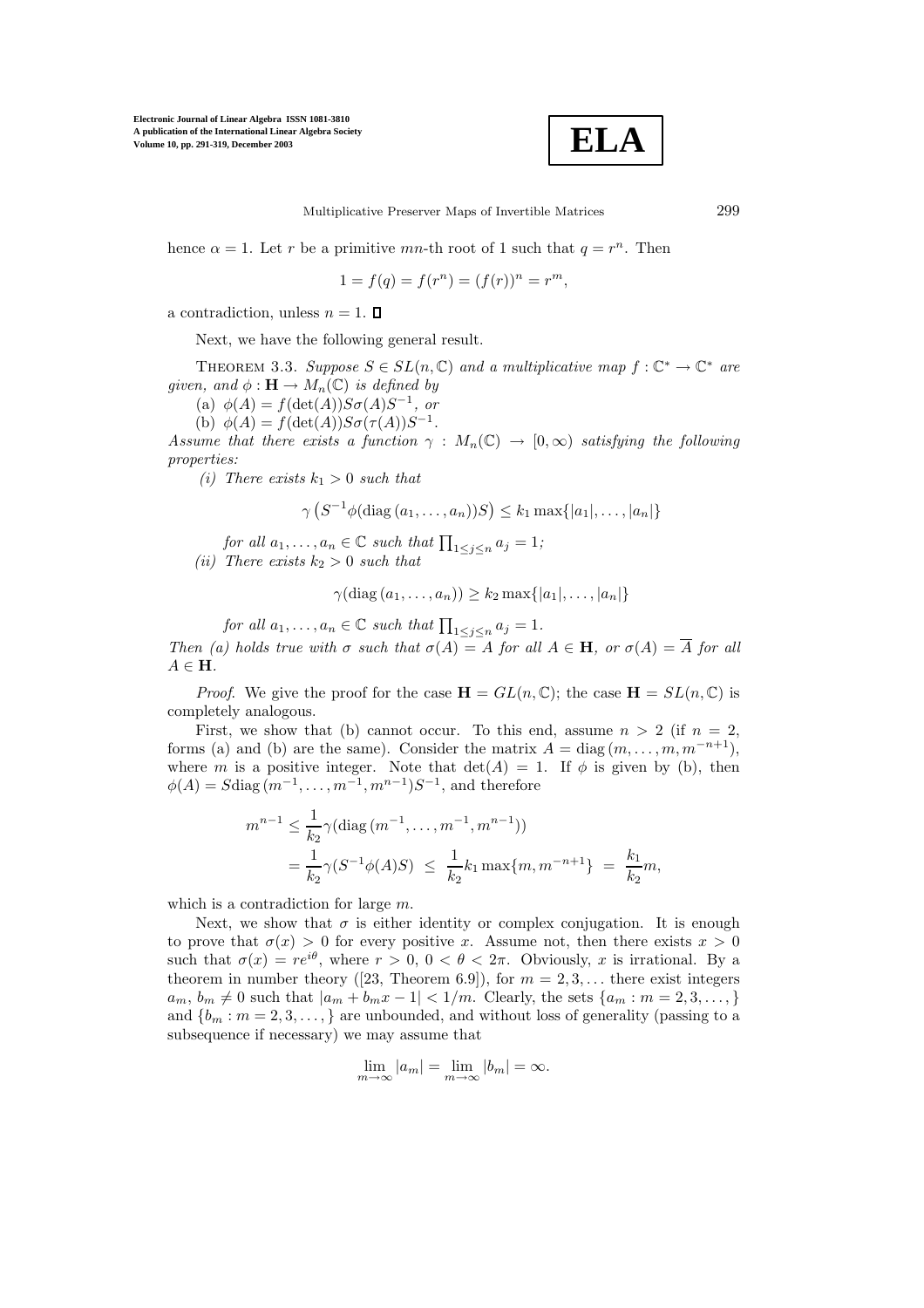**ELA**

300 R.M. Guralnick, C.K. Li, and L. Rodman

Clearly,  $a_m$  and  $b_m$  are of opposite signs, at least for m large enough, say  $a_m < 0$ ,  $b_m > 0$ . Let

$$
A_m = \text{diag}(a_m + b_m x, (a_m + b_m x)^{-1}, 1, \dots, 1), \quad m = 2, 3, \dots
$$

Then

$$
\max\{|a_m + b_mx|, |(a_m + b_mx)^{-1}|\} \le 2,
$$

and

$$
\max\{|a_m + b_m\sigma(x)|, |(a_m + b_m\sigma(x))^{-1}|\}
$$
  
\n
$$
\leq \frac{1}{k_2}\gamma(\sigma(A_m)) = \frac{1}{k_2}\gamma(S^{-1}\phi(A_m)S)
$$
  
\n
$$
\leq \frac{k_1}{k_2}\max\{|a_m + b_mx|, |(a_m + b_mx)^{-1}|\}
$$
  
\n
$$
\leq \frac{2k_1}{k_2},
$$

and therefore the set  $\{a_m + b_m \sigma(x) : m = 2, 3, ...\}$  must be bounded. But in fact  $|a_m+b_m\sigma(x)|>|a_m|$  if  $\theta=\pi$ , and  $|a_m+b_m\sigma(x)|\geq |b_m||\sin\theta|$  if  $\theta\neq\pi$ , a contradiction in both cases.  $\Box$ 

Although the above theorem seems to be artificial, it can be used to deduce results on multiplicative preservers very effectively, as shown in the following theorem and results in the next few subsections.

THEOREM 3.4. Let  $\|\cdot\|$  be a norm on  $M_n(\mathbb{C})$ . Then a multiplicative map  $\phi$ :  $\mathbf{H} \to M_n(\mathbb{C})$  *satisfies* 

$$
\|\phi(A)\| = \|A\| \quad \text{for all } A \in \mathbf{H}
$$

*if and only if there exist*  $S \in SL(n, \mathbb{C})$  *and a multiplicative map*  $f : \mathbb{C}^* \to \mathbb{T}$ *, which collapses to the constant function*  $f(\mu) = 1$  *when*  $\mathbf{H} = SL(n, \mathbb{C})$ *, such that*  $\phi$  *has the form*

$$
A \mapsto f(\det(A))SAS^{-1}
$$
 or  $A \mapsto f(\det(A))S\overline{A}S^{-1}$ ,

*where* S *is such that*  $||SAS^{-1}|| = ||A||$  *for every*  $A \in \mathbf{H}$ *, or*  $||S\overline{AS^{-1}}|| = ||A||$  *for every*  $A \in \mathbf{H}$ *, as the case may be.* 

*Proof.* The "if" part is clear. For the "only if" part apply Theorems 2.5 and 2.7 to conclude that  $\phi$  has the form (a) or (b) in Theorem 3.3, where f is the constant function if  $\mathbf{H} = SL(n, \mathbb{C})$ , and  $S \in GL(n, \mathbb{C})$ . We may assume that  $S \in SL(n, \mathbb{C})$ ; otherwise, replace S by  $S/\det(S)^{1/n}$ . Now, the result follows from Theorem 3.3 with  $\gamma(A) = ||A||$ . Note that f maps  $\mathbb{C}^*$  into the unit circle in the case  $\mathbf{H} = GL(n, \mathbb{C})$ because for any  $\mu \in \mathbb{C}^*$  we have

$$
\|\mu I\| = \|\phi(\mu I)\| = \|f(\mu^n)\sigma(\mu)I\| = |f(\mu)^n||\mu|||I\|,
$$

as  $\sigma(\mu) = \mu$  or  $\bar{\mu}$ .  $\Box$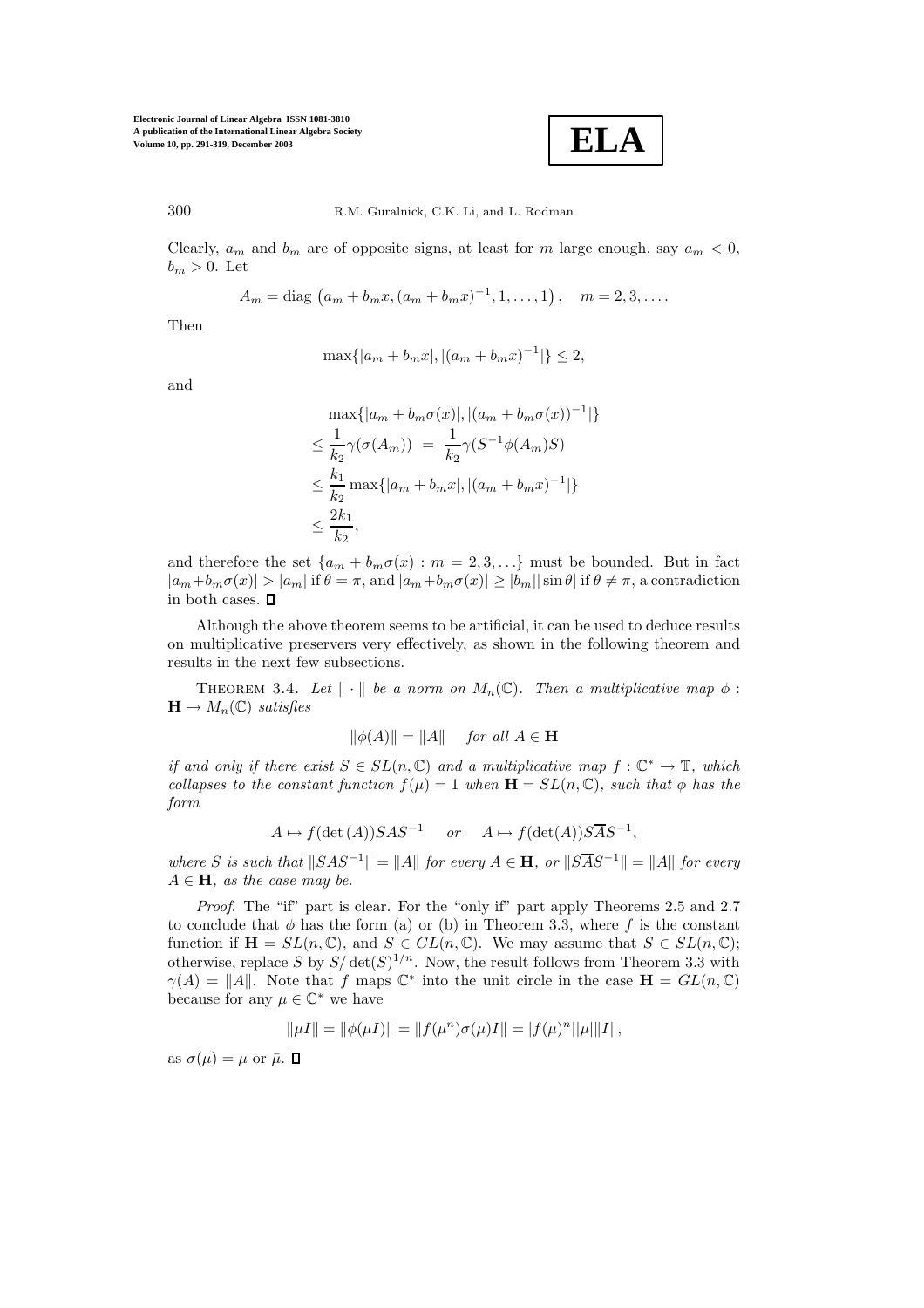

**3.2.** FUNCTIONS OF EIGENVALUES. Many researchers have studied linear preservers of the functions of eigenvalues; see [24]. We have the following multiplicative analogs. We begin with the preservers of spectral radius  $r(A)$ .

THEOREM 3.5. *A multiplicative map*  $\phi : \mathbf{H} \to M_n(\mathbb{C})$  *satisfies* 

 $r(\phi(A)) = r(A)$  *for all*  $A \in \mathbf{H}$ 

*if and only if there exist*  $S \in SL(n, \mathbb{C})$  *and a multiplicative map*  $f : \mathbb{C}^* \to \mathbb{T}$ *, which collapses to the constant function*  $f(\mu) = 1$  *when*  $\mathbf{H} = SL(n, \mathbb{C})$ *, such that*  $\phi$  *has the form*

$$
A \mapsto f(\det(A))SAS^{-1}
$$
 or  $A \mapsto f(\det(A))S\overline{A}S^{-1}$ .

*Proof*. Use arguments similar to those in the proof of Theorem 3.4, and use Theorem 3.3 with  $\gamma(A) = r(A)$ .  $\Box$ 

The following result describes multiplicative preservers of  $Spec(A)$ ; see [10, Theorem 2].

COROLLARY 3.6. *A multiplicative map*  $\phi : \mathbf{H} \to M_n(\mathbb{C})$  *satisfies* 

$$
Spec(\phi(A)) = Spec(A) \quad for all  $A \in \mathbf{H}$
$$

*if and only if there exist*  $S \in SL(n, \mathbb{C})$  *such that*  $\phi$  *has the form* 

$$
A \mapsto SAS^{-1}.
$$

As we will see in the next section, the result of Corollary 3.6 extends to matrices over any field (with few exceptions).

Multiplicative preservers behave much better than linear preservers. For example, let  $E_k(A)$  be the kth elementary symmetric function of the eigenvalues of  $A \in M_n(\mathbb{C})$ . Thus,  $E_1(A) = \text{trace}(A)$  and  $E_n(A) = \text{det}(A)$ . The linear preservers for  $E_1(A)$  do not have much structure, and the description of the linear preservers for  $E_2(A)$  is very involved; see [15, 24, 1, 22]. In contrast, for multiplicative preservers, we have the following transparent description. '

THEOREM 3.7. *Fix*  $1 \leq k < n$ . A multiplicative map  $\phi : \mathbf{H} \to M_n(\mathbb{C})$  satisfies  $E_k(\phi(A)) = E_k(A)$  *for all*  $A \in \mathbf{H}$  *if and only if there is an*  $S \in SL(n, \mathbb{C})$  *such that* (a)  $\phi$  *has the form*  $X \mapsto S X S^{-1}$ *, or* 

(b)  $n = 2k$ ,  $\mathbf{H} = SL(n, \mathbb{C})$ , and  $\phi$  has the form  $X \mapsto S_{\tau}(X)S^{-1}$ .

*Proof.* The "if" part is clear if (a) holds true. If (b) holds true, then for  $X \in H$ with eigenvalues  $\lambda_1, \ldots, \lambda_n$ , we have

$$
E_k(\phi(X)) = \det(X)E_k(\tau(X)) = \left(\prod_{j=1}^n \lambda_j\right)E_k(1/\lambda_1,\ldots,1/\lambda_n) = E_k(\lambda_1,\ldots,\lambda_n).
$$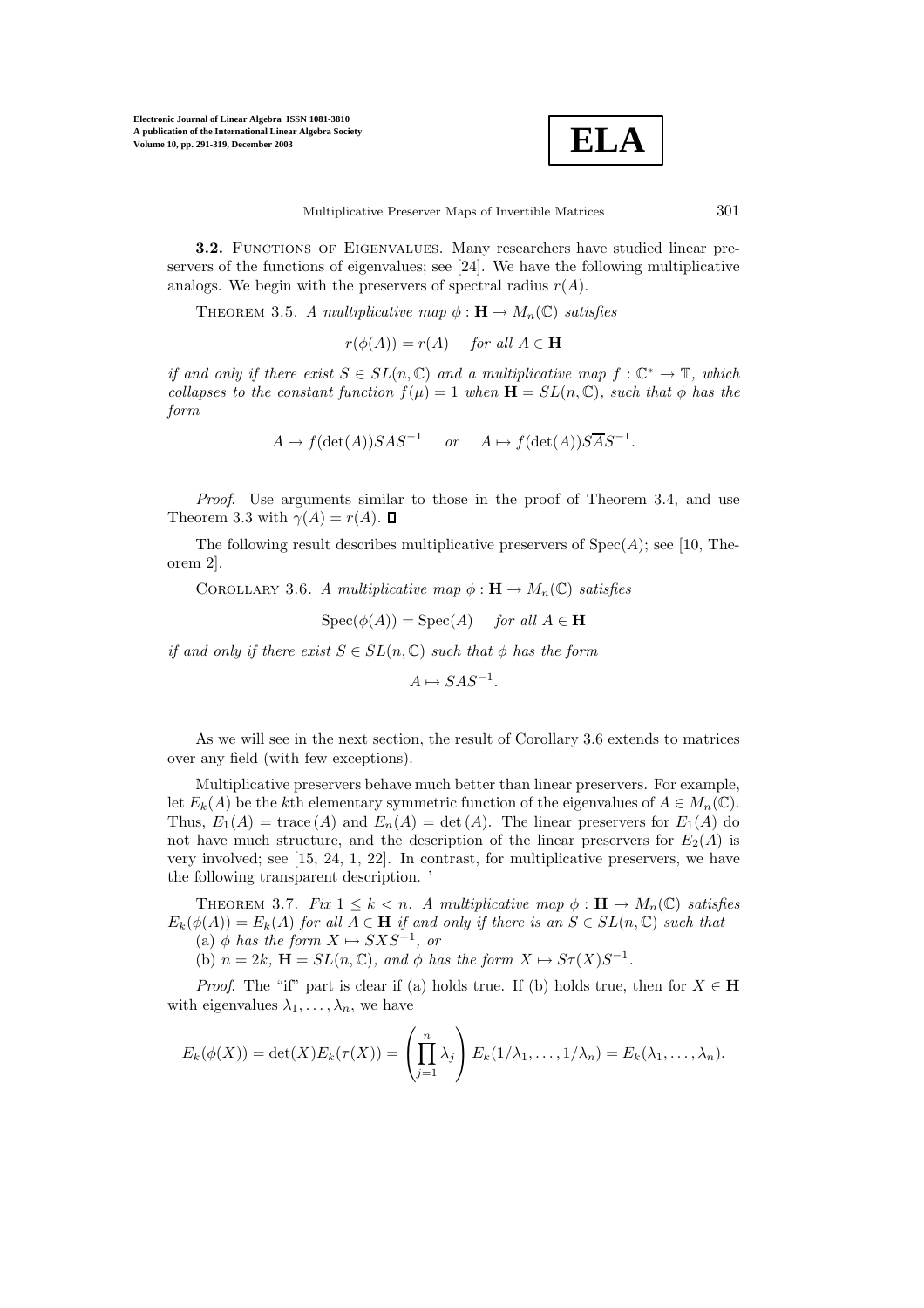

302 R.M. Guralnick, C.K. Li, and L. Rodman

Consider the "only if" part. Clearly,  $\phi$  cannot be trivial. Suppose  $\mathbf{H} = SL(n, \mathbb{C})$ . So,  $\phi$  has one of the two standard forms of Theorem 2.5. If  $\phi(X) = S\tau(\sigma(X))S^{-1}$ , then for any integer m and  $X = \text{diag}(m, \ldots, m, 1/m^{n-1}),$ 

$$
E_k(\text{diag}(m,\ldots,m,1/m^{n-1}))=E_k(X)
$$

$$
= E_k(S\tau(X)S^{-1}) = E_k(\text{diag}(1/m,\ldots,1/m,m^{n-1}));
$$

thus

$$
\binom{n-1}{k}m^{k+n} + \binom{n-1}{k-1}m^k = \binom{n-1}{k}m^{n-k} + \binom{n-1}{k-1}m^{2n-k}
$$

for all positive integers m, which is impossible unless  $n = 2k$ . So,

- (i)  $\phi(X) = S\sigma(X)S^{-1}$ , or
- (ii)  $n = 2k$  and  $\phi(X) = S\sigma(\tau(X))S^{-1}$ .

In both cases of (i) and (ii), consider

$$
X = I_n + aE_{11} + aE_{12} + E_{21} \in \mathbf{H}
$$
, for  $a \in \mathbb{C}$ .

If  $k = 1$ , then

$$
n + a = E_1(X) = E_1(\phi(X)) = n + \sigma(a)
$$

implies that  $\sigma(a) = a$ . If  $k \geq 2$ , then

$$
E_k(X) = (a+2) \binom{n-2}{k-1} + \binom{n-2}{k-2} + \binom{n-2}{k}
$$

and

$$
E_k(\phi(X)) = (\sigma(a) + 2){\binom{n-2}{k-1}} + {\binom{n-2}{k-2}} + {\binom{n-2}{k}}.
$$

So,  $E_k(X) = E_k(\phi(X))$  implies that  $\sigma(a) = a$ . Hence, our assertion is proved if  $\mathbf{H} = SL(n, \mathbb{C}).$ 

Let **H** =  $GL(n,\mathbb{C})$ . If (i) holds true on  $SL(n,\mathbb{C})$ , then  $\phi(X) = f(\det(X))SXS^{-1}$ , where  $f: \mathbb{C}^* \longrightarrow \mathbb{C}^*$  is multiplicative. Applying the equality  $E_k(\mu I) = E_k(\phi(\mu I)),$ we have  $f(\mu)^{nk} = 1$  for every  $\mu \in \mathbb{C}^*$ . By Lemma 3.2, we see that  $f(\mu) = 1$  for all  $\mu \in \mathbb{C}^*$ . If (ii) holds true on  $SL(n,\mathbb{C})$ , then  $\phi(X) = f(\det(X))S\tau(X)S^{-1}$ . Since  $E_k(X) = E_k(\phi(X))$  for all  $X \in \mathbf{H}$ , we see, by considering  $X = \mu I$  and using Lemma 3.2, that  $f(\det(X))^n = \det(X)^2$  for all  $X \in \mathbf{H}$ . However, when  $n > 2$ , by Lemma 3.2(b) there is no such multiplicative map, and when  $n = 2$ , the form (ii) is the same as (i).  $\square$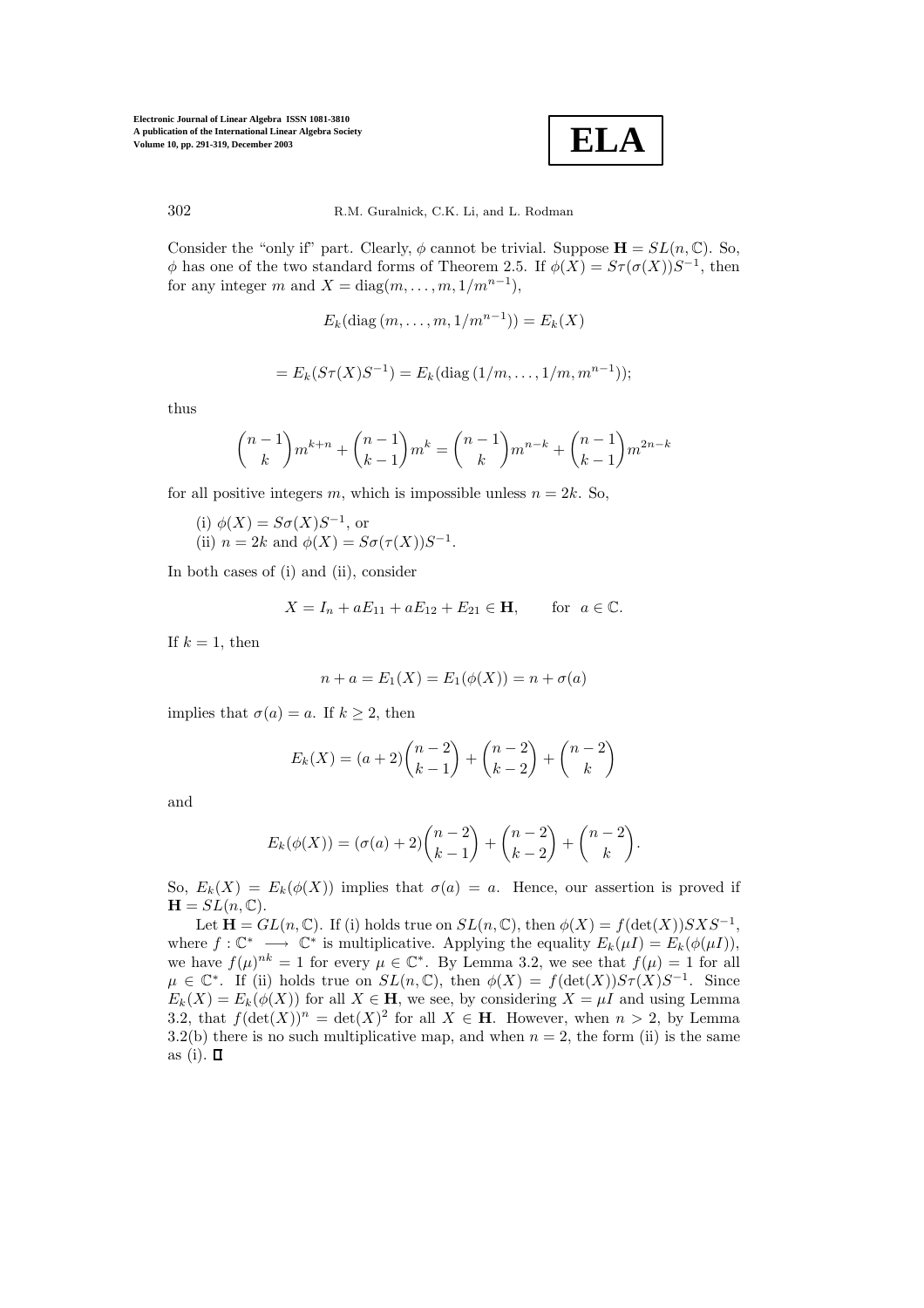**ELA**

**3.3.** Functions related to singular values, norms, numerical ranges. Recall that a norm  $\|\cdot\|$  on  $M_n(\mathbb{C})$  is unitary similarity invariant if  $\|A\| = \|U^*AU\|$ for every  $A \in M_n(\mathbb{C})$  and every unitary U. We have the following.

THEOREM 3.8. Let  $\|\cdot\|$  be a unitary similarity invariant norm on  $M_n(\mathbb{C})$ . Then *a multiplicative map*  $\phi : \mathbf{H} \to M_n(\mathbb{C})$  *satisfies* 

$$
\|\phi(A)\| = \|A\| \quad \text{for all } A \in \mathbf{H}
$$

*if and only if there exist a unitary*  $S \in SL(n, \mathbb{C})$  *and a multiplicative map*  $f : \mathbb{C}^* \to \mathbb{T}$ *such that* φ *has the form*

$$
A \mapsto f(\det(A))SAS^{-1}
$$
 or  $A \mapsto f(\det(A))S\overline{A}S^{-1}$ ,

*where the latter form holds true if and only if*  $||A|| = ||\overline{A}||$  *for all*  $A \in M_n(\mathbb{C})$ *.* 

*Proof.* "Only if" part. By Theorem 3.4, there exists  $S \in SL(n, \mathbb{C})$  such that either  $||SAS^{-1}|| = ||A||$  for every  $A \in H$ , or  $||SAS^{-1}|| = ||A||$  for every  $A \in H$ . Suppose the former case holds true. By continuity and homogeneity of the norm function,  $||SAS^{-1}|| = ||A||$  for every  $A \in M_n(\mathbb{C})$ .

To prove that S is unitary, let  $S = UDV$  for some unitary matrices U and V, and  $D = \text{diag}(d_1, ..., d_n)$  with  $d_1 \geq ... \geq d_n > 0$ . Now,  $A_1 = V^* E_{1n} V$  and  $A_2 = V^* E_{n1} V$ are unitarily similar, and thus  $||A_1|| = ||A_2||$ . However,  $SA_1S^{-1} = (d_1/d_n)UE_{1n}U^*$ and  $SA_2S^{-1} = (d_n/d_1)UE_{n1}U^*$  so that  $||SA_1S^{-1}|| = (d_n/d_1)^2||SA_2S^{-1}||$ . Thus,  $d_1 = d_n$ . Analogously one proves  $d_1 = d_j$  for  $j = 2, \ldots, n-1$ , and hence it follows that S is unitary. Similarly, one can show that S is unitary if  $\phi$  has the form  $A \mapsto \overline{SAS^{-1}}$ .

Theorem 3.8 covers all the norms on square matrices depending only on the singular values  $s_1(A) \geq \cdots \geq s_n(A)$  of a matrix  $A \in M_n(\mathbb{C})$ . Well–known examples include:

- (i) the spectral norm: the largest singular value;
- (ii) the Ky Fan k-norm: the sum of the k largest singular values for  $1 \leq k \leq n$ ;
- (iii) the Schatten p-norm: the  $\ell_p$  norm of the vector of singular values for  $p \geq 1$ .

Of course, the Schatten 2-norm is just the Frobenius norm, which admits all unitary operators on  $M_n(\mathbb{C})$  as linear preservers (isometries), but the multiplicative Frobenius norm preservers have rather specific form.

One can use a similar technique to study other functions on matrices induced by singular values. For example, in the linear preserver context, researchers have studied  $F(A) = \sum_{j=1}^{n} s_j(A)^p$  with  $p \neq 0$  or  $F(A) = E_k(s_1(A), \ldots, s_n(A))$  – the kth elementary symmetric function of the singular values, see [24, Chapter 5] and its references. We will prove a general result for multiplicative preservers of functions of matrices depending only on singular values. To achieve that, we need the following lemma.

LEMMA 3.9. Let  $S ∈ SL(n, \mathbb{C})$ *.* If  $SE_{ij}S^{-1}$  *has singular values* 1,0,...,0 *for all*  $(i, j) \in \{(r, s): 1 \leq r, s \leq n, r \neq s\},\$  then *S* is unitary.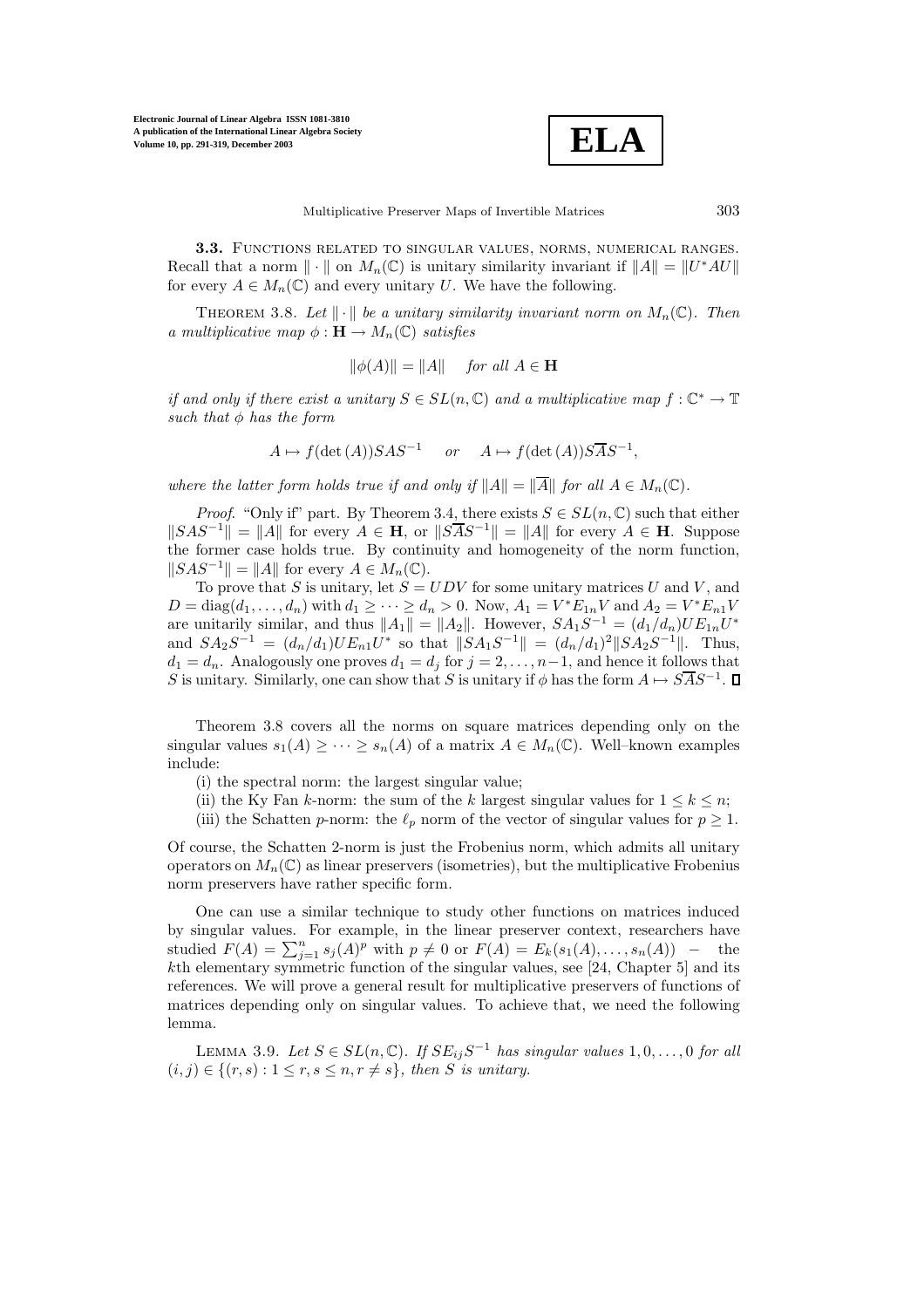**ELA**

*Proof.* Suppose S has columns  $u_1, \dots, u_n$  and  $S^{-1}$  has rows  $v_1^*, \dots, v_n^*$  with

$$
u_1, \ldots, u_n, v_1, \ldots, v_n \in \mathbb{C}^n.
$$

Since  $s_1(SE_{ij}S^{-1}) = ||u_i|| ||v_j||$ , the given condition ensures that  $||u_i|| ||v_j|| = 1$  for any  $i \neq j$ . Suppose  $||u_i|| = r_i$  for  $i = 1, \ldots, n$ . Then  $||v_i|| = 1/r_i$  for any  $j \neq i$ . If  $n \geq 3$ , then  $r_1 = \cdots = r_n$ . If  $n = 2$ , then  $||u_1|| = r_1 = 1/||v_2||$  and  $||u_2|| = r_2 = 1/||v_1||$ . Since  $1 = v_1^* u_1 \le ||v_1|| ||u_1|| = r_1/r_2$ , and  $1 = v_2^* u_2 \le ||v_2|| ||u_2|| = r_2/r_1$ , we see that  $r_1 = r_2 = 1.$ 

Now, by Hadamard inequality (see, e.g., [12, Corollary 7.8.2]),  $1 = |\det(S)| \le r_1^n$ and  $1 = |\det(S^{-1})| \le r_1^{-n}$ . It follows that  $r_1 = 1$  and  $1 = |\det(S)| = \prod_{j=1}^n ||u_j||$ . Using the conditions for equality in Hadamard inequality (see the same [12, Corollary 7.8.2]), it follows that the columns of S are orthogonal. We conclude that S is unitary.  $\square$ 

THEOREM 3.10. *Suppose*  $F : M_n(\mathbb{C}) \to \mathbb{R}$  *is a function depending only on singular values of matrices such that*  $F(D) \neq F(D)$  *whenever* 

(i)  $D = aI$  and  $\tilde{D} = bI$  with  $0 < a < b$ , or

(ii)  $D \in SL(n, \mathbb{C})$  *is a diagonal matrix with positive diagonal entries and*  $\tilde{D}$  *is obtained from*  $D = \text{diag}(d_1, \ldots, d_n)$  *by replacing two of the diagonal entries of*  $D$ *, say*  $d_r \geq d_s$ , by  $td_r$  and  $d_s/t$ , respectively, where  $t > 1$ .

*If*  $\phi$  : **H**  $\rightarrow$  *M<sub>n</sub>*( $\mathbb{C}$ ) *is a multiplicative map such that*  $F(A) = F(\phi(A))$  *for all*  $A \in$  **H***, then there is a unitary*  $U \in M_n(\mathbb{C})$  *such that one of the following holds true.* (a) *There is a multiplicative map*  $f: \mathbb{C}^* \to \mathbb{T}$  *such that*  $\phi$  *has the form* 

 $A \mapsto f(\det(A))UAU^*$  *or*  $A \mapsto f(\det(A))UAU^*$ .

(b)  $F(D) = F(D^{-1})$  *for every diagonal matrix*  $D \in SL(n, \mathbb{C})$ *, and there is a multiplicative map*  $f: \mathbb{C}^* \to \mathbb{C}^*$  *satisfying*  $|f(z)| = |z^{2/n}|$  *for every*  $z \in \mathbb{C}^*$  *such that* φ *has the form*

$$
A \mapsto f(\det(A))U\tau(A)U^*
$$
 or  $A \mapsto f(\det(A))U\tau(\overline{A})U^*$ .

*Proof.* The map  $\phi$  has the form as in Theorem 2.5 (if  $\mathbf{H} = SL(n, \mathbb{C})$ ), or as in Theorem 2.7(b) (if  $\mathbf{H} = GL(n, \mathbb{C})$ ).

Suppose  $\mathbf{H} = SL(n, \mathbb{C})$ . First, we show that S is unitary. If it is not true, then by Lemma 3.9 there exist  $i \neq j$  such that the rank one matrix  $SE_{ij}S^{-1}$  has singular values  $r, 0, \ldots, 0$  with  $r \neq 1$ . Thus,  $A = I + E_{ij}$  has singular values  $\gamma_1, 1, \ldots, 1, 1/\gamma_1$ , where  $\gamma_1, \gamma_2, \ldots, \gamma_k$  when  $r \neq 1$ . Thus,  $A = I + E_{ij}$  has singular values  $\gamma_1, 1, \ldots, 1, 1/\gamma_1$ , where  $\gamma_1 = \{1 + \sqrt{5}\} / 2$ , and  $\phi(A) = \phi(I + E_{ij}) = I + SE_{ij}S^{-1}$  (or  $\phi(A) = I - SE_{ji}S^{-1}$  if  $\phi$  is given by the second formula in (2.1)) has singular values  $\gamma_2, 1, \ldots, 1, 1/\gamma_2$ , where  $\gamma_2 = \{r + \sqrt{r^2 + 4}\}/2$ . (To verify the last assertion, write  $SE_{ij}S^{-1} = uv^*$  for some  $\gamma_2 = \{r + \sqrt{r^2 + 4}\}/2$ .  $u, v \in \mathbb{C}^n$ , and note that tr  $(SE_{ij}S^{-1}) = 0$ , hence  $v^*u = 0$ , and therefore there exists a unitary V such  $V(uv^*)V^*$  is a scalar multiple of  $E_{ij}$ .) Let  $D = \text{diag}(\gamma_1, 1, \ldots, 1, 1/\gamma_1)$ and  $\tilde{D} = \text{diag}(\gamma_2, 1, \ldots, 1, 1/\gamma_2)$ . By condition (ii) and the fact that  $r \neq 1$ , we have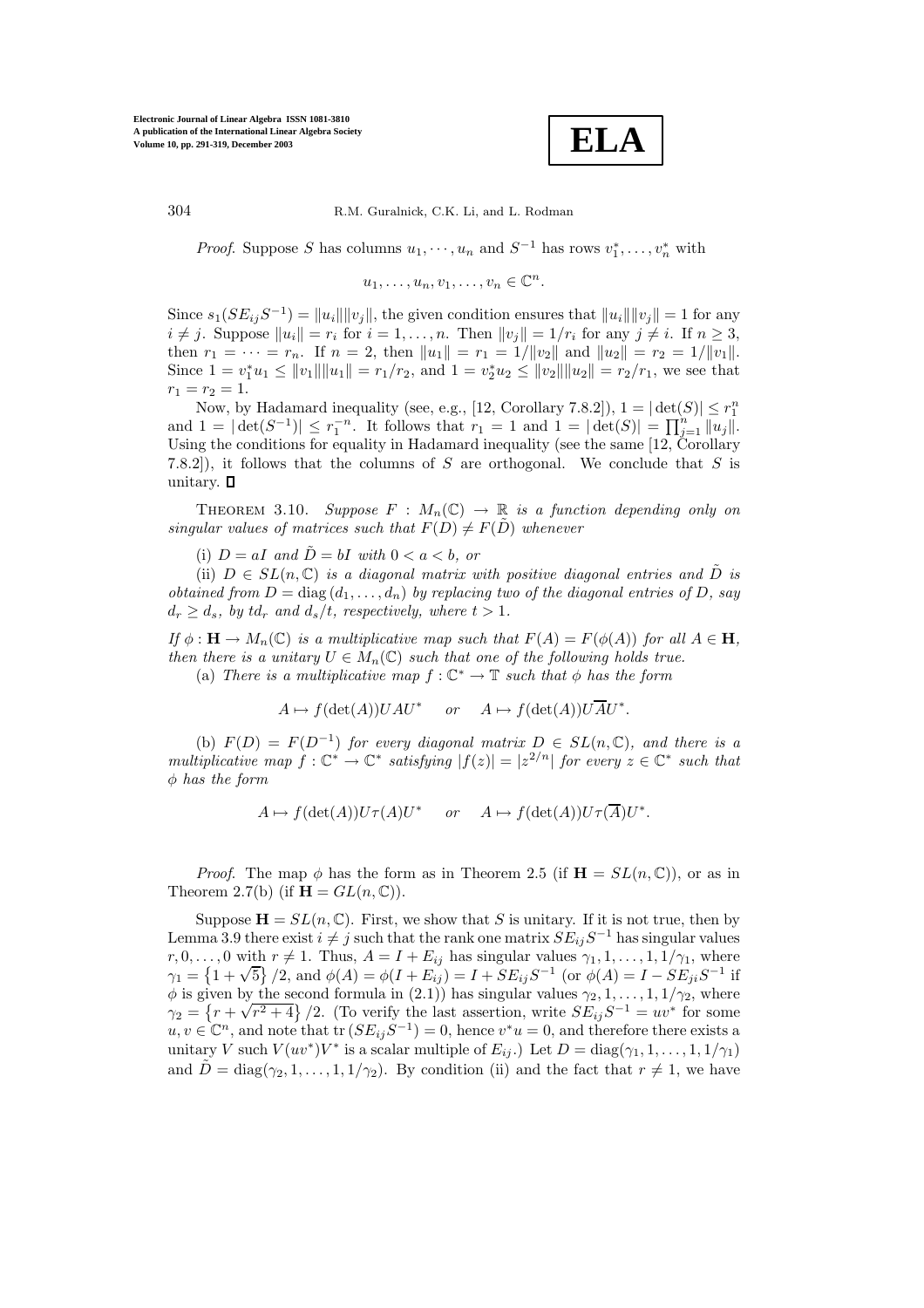**ELA**

 $F(D) \neq F(D)$ . Since F depends only on singular values, we have  $F(A) = F(D) \neq$  $F(\tilde{D}) = F(\phi(A))$ , which is a contradiction. So, S is unitary.

Next, we show that  $|\sigma(z)| = |z|$  for all  $z \in \mathbb{C}$ . To this end, let  $B = I + zE_{12}$ . Then B has singular values  $\mu_1, 1, \ldots, 1, 1/\mu_1$  and  $\phi(B)$  has singular values  $\mu_2, 1, \ldots, 1, 1/\mu_2$ , where

$$
\mu_1 = \left\{ |z| + \sqrt{|z|^2 + 4} \right\} / 2
$$
 and  $\mu_2 = \left\{ |\sigma(z)| + \sqrt{|\sigma(z)|^2 + 4} \right\} / 2.$ 

Since  $F(B) = F(\phi(B))$ , we see that  $\mu_1 = \mu_2$ , and hence  $|\sigma(z)| = |z|$ . As a result,  $\sigma$ has the form  $z \mapsto z$  or  $z \mapsto \overline{z}$  by Lemma 3.1.

Suppose  $F(D) \neq F(D^{-1})$  for some  $D \in SL(n, \mathbb{C})$ . Then (b) cannot hold, and condition (a) follows. If  $F(D) = F(D^{-1})$  for every  $D \in SL(n, \mathbb{C})$ , then either (a) or (b) holds true.

Now, suppose  $\mathbf{H} = GL(n, \mathbb{C})$  and condition (a) holds true for  $A \in SL(n, \mathbb{C})$ . Then  $\phi(A) = f(\det(A))S\sigma(A)S^{-1}$  for every  $A \in GL(n, \mathbb{C})$ , where S is unitary and  $\sigma(A) =$ A or  $\overline{A}$ . Now,  $F(A) = F(\phi(A))$  implies that  $|f(\det(A))| = 1$  for all  $A \in GL(n, \mathbb{C})$ . Thus,  $f(z) = 1$  for all  $z \in \mathbb{C}^*$ . If condition (ii) holds true for  $A \in SL(n, \mathbb{C})$ , then  $\phi(A) = f(\det(A))S\tau(\sigma(A))S^{-1}$  for every  $A \in GL(n,\mathbb{C})$ , where S is unitary and  $\sigma(A) = A$  or  $\overline{A}$ . Then for  $A = zI$  we have

$$
F(zI) = F(\phi(zI)) = F(f(z^n)z^{-1}I).
$$

Thus,  $|f(z^n)z^{-1}| = |z|$  for all  $z \in \mathbb{C}^*$ . It follows that  $|f(z)| = |z^{2/n}|$ .  $\Box$ 

By the above result, one easily checks that  $\phi$  has the form (a) if  $p \neq 0$  and  $F(A) = \sum_{j=1}^{n} s_j(A)^p$ ; for  $1 < k < n$  and  $F(A) = E_k(s_1(A), \ldots, s_n(A)), \phi$  has the form (a), or  $\phi$  has the form (b) provided  $n = 2k$ .

Next, we turn to functions F on  $M_n(\mathbb{C})$  that are invariant under unitary similarity, i.e.,  $F(A) = F(U^*AU)$  for any  $A \in M_n(\mathbb{C})$  and unitary  $U \in M_n(\mathbb{C})$ , but do not necessarily depend only on the singular values of matrices. Examples of such functions include the numerical radius  $w(A)$  of  $A \in M_n(\mathbb{C})$ , the numerical range  $W(A)$ , and their generalizations. For example, for  $1 \leq p \leq q \leq n$  integers such that  $(p, q) \neq (n, n)$ , the  $(p, q)$ -numerical range and  $(p, q)$ -numerical radius are defined by

$$
W_{p,q}(A) = \{ E_p(X^*AX) : X \in M_{n \times q}(\mathbb{C}), \ X^*X = I_q \},
$$

where  $E_p(Y)$  denotes the pth elementary symmetric function of the eigenvalues of Y, and

$$
w_{p,q}(A) = \max\{|z| : z \in W_{p,q}(A)\}.
$$

Note that  $W_{1,1}(A) = W(A)$  and  $w_{1,1}(A) = w(A)$ . The proofs for the linear preservers of these functions are very intricate [7, 8, 18, 19, 21], whereas the proofs for multiplicative preservers are easier using the group theory results.

The multiplicative preservers of the  $(p, q)$ -numerical range and  $(p, q)$ -numerical radius are described in the following theorems. We exclude the case  $(p, q)=(n, n)$ ,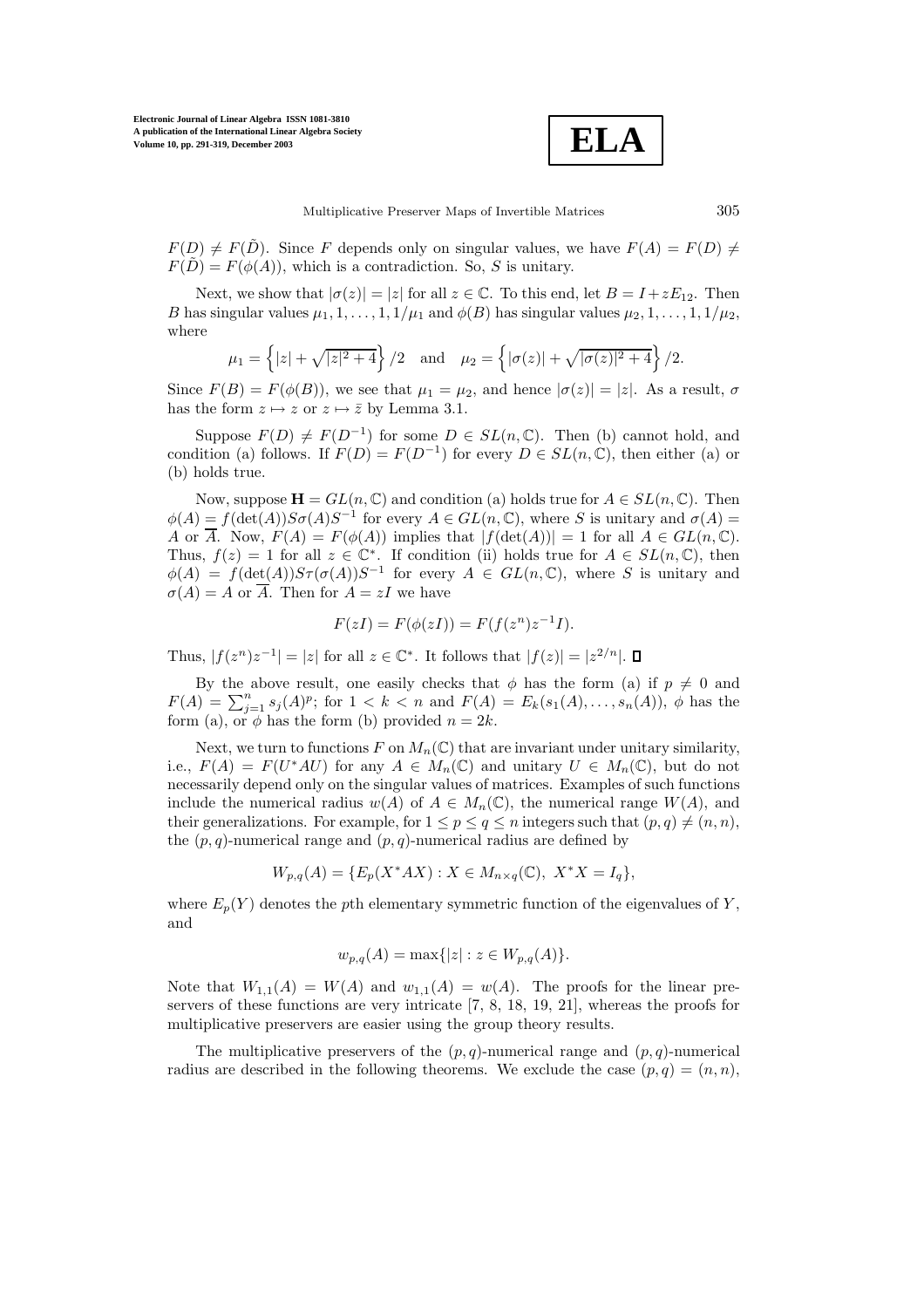**ELA**

as in this case  $W_{n,n}(A) = \det A$ , and there exist multiplicative maps  $\phi$  such that  $\det (\phi(A)) = \det A$  for all  $A \in \mathbf{H}$  of various forms, e.g.,  $\phi(A) = \text{diag}(\det A, 1, \ldots, 1)$ .

THEOREM 3.11. Suppose p, q are integers,  $1 \leq p \leq q \leq n$ , and  $(p,q) \neq (n,n)$ . *A multiplicative map*  $\phi : \mathbf{H} \to M_n(\mathbb{C})$  *satisfies*  $w_{p,q}(\phi(A)) = w_{p,q}(A)$  *for all*  $A \in \mathbf{H}$  *if* and only if there is  $S \in SL(n, \mathbb{C})$  such that one of the following conditions holds true. (a) *There is a multiplicative map*  $f: \mathbb{C}^* \to \mathbb{T}$  *such that*  $\phi$  *has the form* 

$$
A \mapsto f(\det A)SAS^{-1}
$$
 or  $A \mapsto f(\det A)S\overline{A}S^{-1}$ ,

*where S is unitary if*  $n > q$ *.* 

(b)  $2p = 2q = n > 2$ *, and there is a multiplicative map*  $f: \mathbb{C}^* \to \mathbb{T}$  *such that*  $\phi$ *has the form*

$$
A \mapsto f(\det A)U\tau(A)U^{-1} \quad or \quad A \mapsto f(\det A)U\tau(\overline{A})U^{-1},
$$

*where* U *is unitary.*

(c)  $2p = q = n > 2$ , and there is a multiplicative map  $f: \mathbb{C}^* \to \mathbb{C}^*$  such that  $|f(\mu)|^n = |\mu|^2$  *for all*  $\mu \in \mathbb{C}^*$  *and*  $\phi$  *has the form* 

$$
A \mapsto f(\det A)S\tau(A)S^{-1} \quad or \quad A \mapsto f(\det A)S\tau(\overline A)S^{-1}.
$$

*Proof.* Note that  $w_{p,q}(UAU^*) = w_{p,q}(A) = w_{p,q}(\overline{A})$  for any  $A \in \mathbf{H}$  and unitary U. So, if (a) holds, then  $\phi$  is multiplicative and preserves  $w_{p,q}$ .

Denote the  $k \times k$  principal submatrix in the top left corner of  $A \in \mathbf{H}$  by  $A[k]$  and its complementary  $(n - k) \times (n - k)$  principal submatrix by  $A(k)$ . It is well known that  $\det(A[k]) = \det(A) \det(A^{-1}(k))$ . Thus, for any unitary U of the form  $[U_1|U_2]$ where  $U_1$  is  $n \times k$ , we have

$$
\det(U_1^* A^t U_1) = \det(A) \det(U_2^* (A^{-1})^t U_2) = \det(A) \det(U_2^* \tau(A) U_2).
$$

Consequently, if  $A \in SL(n, \mathbb{C})$  we have

(3.2) 
$$
W_{p,n-p}(A) = W_{p,n-p}(A^t) = W_{n-p,p}(\tau(A)).
$$

So, if (b) holds, then  $w_{n/2,n/2}(A) = w_{n/2,n/2}(\phi(A))$  for all  $A \in \mathbf{H}$ .

Suppose (c) holds, say,  $\phi$  has the first asserted form. Assume  $A \in \mathbf{H}$  has eigenvalues  $a_1, \ldots, a_n$ . Then

$$
w_{p,q}(\phi(A)) = |E_{n/2}(\phi(A))|
$$
  
= |E\_{n/2}(f(\det(A))S\tau(A)S^{-1})|  
= |f(\det(A))|^{n/2}|E\_{n/2}(1/a\_1, ..., 1/a\_n)|  
= |\det(A)| |E\_{n/2}(1/a\_1, ..., a\_n)|  
= |E\_{n/2}(a\_1, ..., a\_n)|  
= w\_{p,q}(A).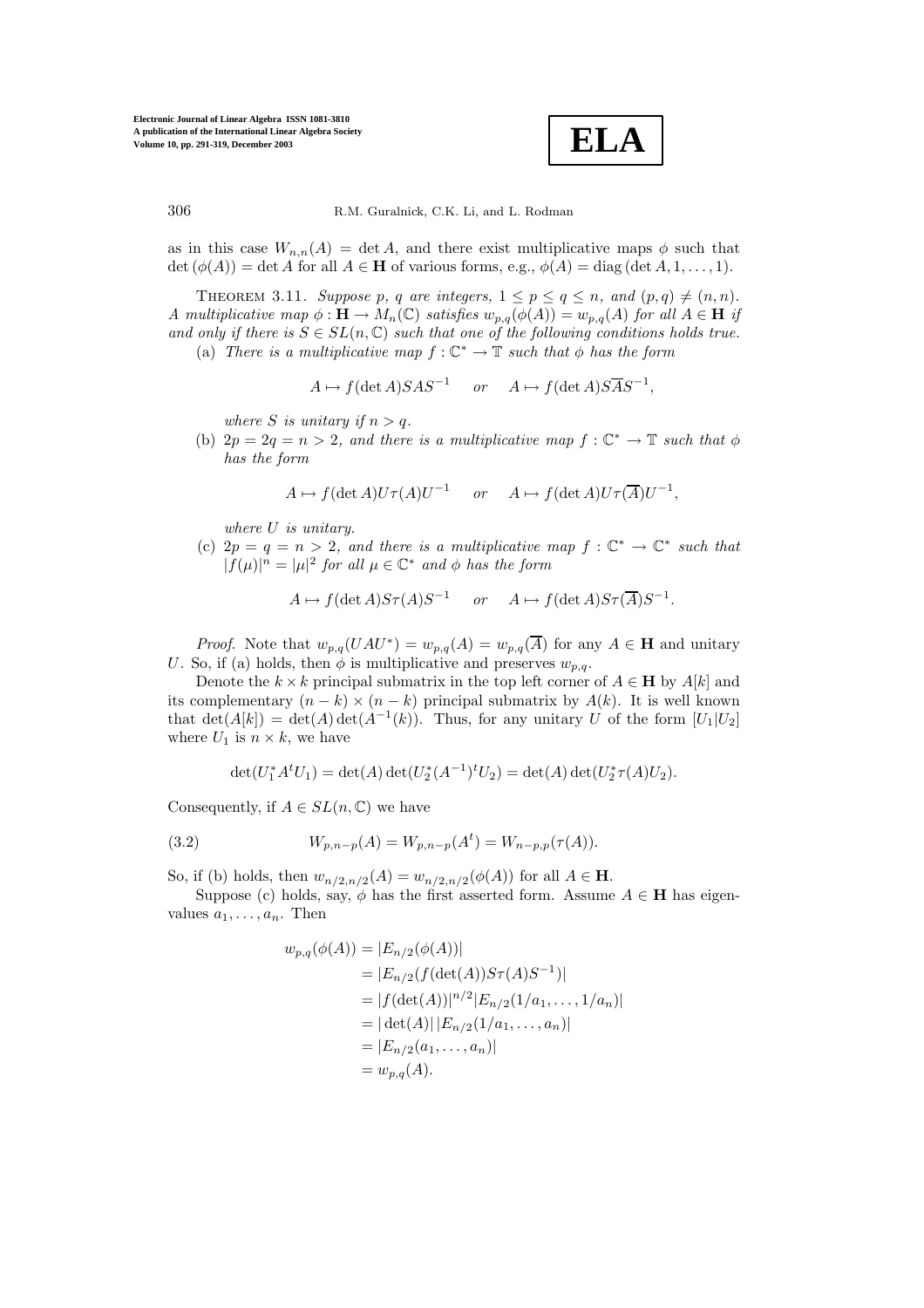

Next, we consider the converse. Suppose  $q \lt n$ . If  $p = 1$ , then  $w_{1,q}(A)$  is a unitary similarity invariant norm, and the result follows from Theorem 3.8.

Suppose  $2 \le p \le q < n$ . Assume  $\mathbf{H} = SL(n, \mathbb{C})$ . Then  $\phi$  is clearly non-trivial, and has the standard form

$$
A \mapsto S\sigma(A)S^{-1}
$$
 or  $A \mapsto S\tau(\sigma(A))S^{-1}$ 

for some  $S \in SL(n, \mathbb{C})$ . We first show that S is unitary. Note that if  $A = I + rZ$  such that Z is a rank one matrix with trace zero and singular values  $1, 0, \ldots, 0$ , then

$$
w_{p,q}(A) = E_p(1 + r/2, 1, \dots, 1).
$$

To see this, consider any  $n \times q$  matrix X with  $X^*X = I_q$ ; then the matrix  $X^*ZX$ has rank at most one. Thus,  $X^*ZX$  is unitarily similar to  $\lambda E_{11} + \mu E_{12} \in M_q$ . In particular,  $X^*ZX$  has eigenvalues  $\lambda, 0, \ldots, 0$  with  $\lambda = v^*Zv$  for some unit vector  $v \in \mathbb{C}^n$ , i.e.,  $\lambda \in W(Z)$ . Since Z is unitarily similar to  $E_{12} \in M_n(\mathbb{C})$ , we have

$$
W(Z) = W(E_{12}) = \{ z \in \mathbb{C} : |z| \le 1/2 \};
$$

see [11, Section 22]. Thus,  $|\lambda| \leq 1/2$ , and

$$
|E_p(X^*(I+rZ)X)| \le E_p(1+r|\lambda|,1,\ldots,1) \le E_p(1+r/2,1,\ldots,1).
$$

Now, suppose U is unitary with columns  $u_1, \ldots, u_n$  such that  $U^*ZU = E_{12}$ . Let X Now, suppose *U* is unitary with columns  $u_1, \ldots, u_n$  such that  $U'ZU = E_1$ <br>have columns  $(u_1 + u_2)/\sqrt{2}$ ,  $u_3, \ldots, u_{q+1}$ . Then  $X^*ZX = E_{11}/2 \in M_q$ , and

$$
E_p(X^*(I + rZ)X) = E_p(1 + r/2, 1, ..., 1).
$$

Suppose S is not unitary. By Lemma 3.9, there is  $E_{ij}$  with  $i \neq j$  so that  $\tilde{Z} = SE_{ij}S^{-1}$ has trace zero and singular values  $r, 0, \ldots, 0$  such that  $r \neq 1$ . If  $\phi$  has the form  $A \mapsto S\sigma(A)S^{-1}$ , then

$$
w_{p,q}(I + E_{ij}) \neq w_{p,q}(I + \tilde{Z}) = w_{p,q}(\phi(I + E_{ij})).
$$

If  $\phi$  has the form  $A \mapsto S\tau(\sigma(A))S^{-1}$ , then

$$
w_{p,q}(I - E_{ji}) = w_{p,q}(I + E_{ji}) \neq w_{p,q}(I + \tilde{Z}) = w_{p,q}(\tau(I - E_{ji})) = w_{p,q}(\phi(I - E_{ji})).
$$

In both cases, we have a contradiction.

Next, we show that  $\sigma$  is the identity map, or the complex conjugation  $z \mapsto \overline{z}$ . For any positive number a, let m be a positive integer such that  $|m + \sigma(a)| > 1$ . For  $D_m = \text{diag}(m + a, 1, \ldots, 1, (m + a)^{-1})$ , we have

$$
E_p(m+a, \underbrace{1, \ldots, 1}_{q-1}) = w_{p,q}(D_m) = w_{p,q}(\phi(D_m)) = E_p(|m+\sigma(a)|, \underbrace{1, \ldots, 1}_{q-1}).
$$

Thus,

(3.3) 
$$
m + a = |m + \sigma(a)| = |m + a + (\sigma(a) - a)|.
$$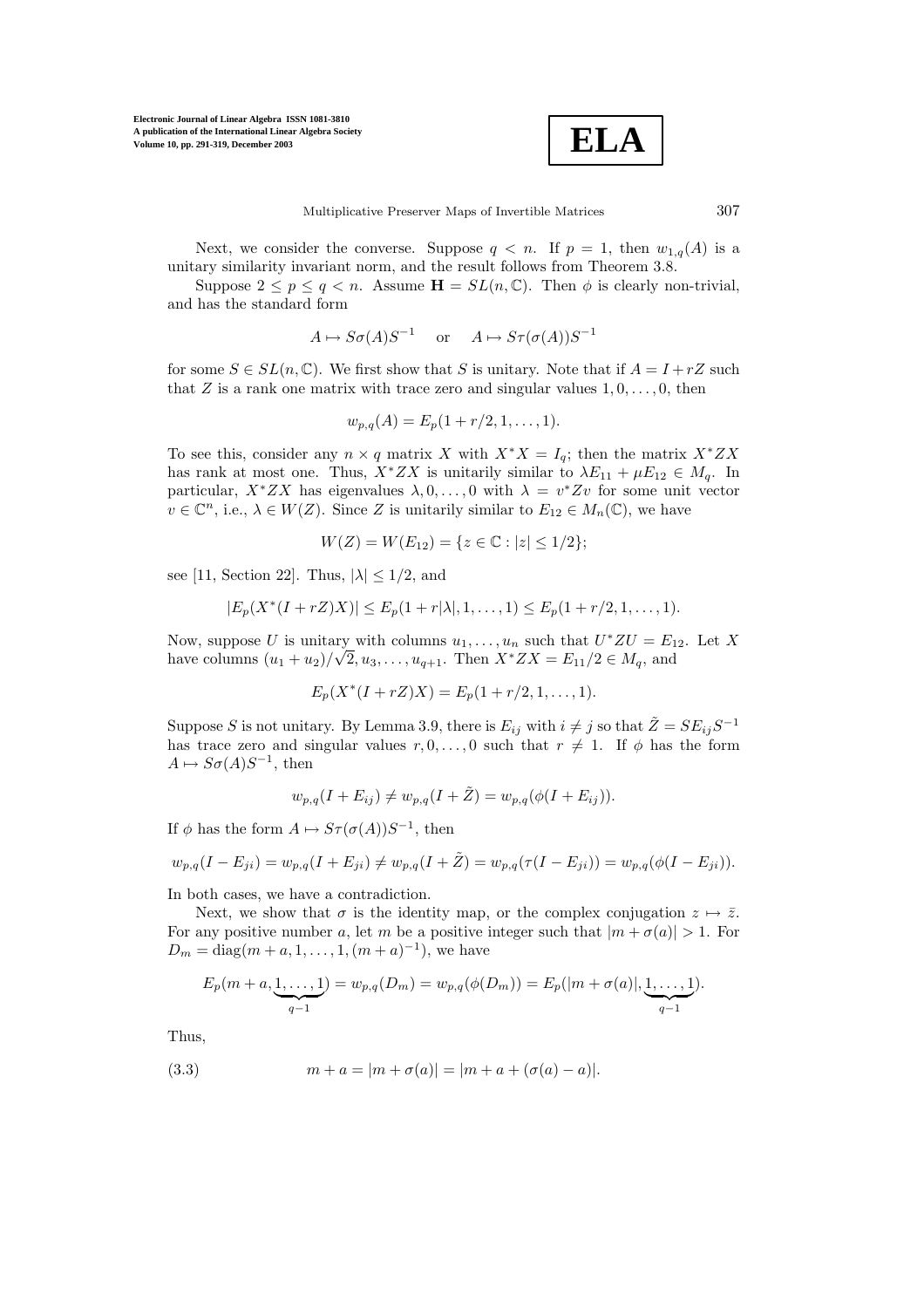

308 R.M. Guralnick, C.K. Li, and L. Rodman

Since there is more than one positive integer m such that  $|m + \sigma(a)| > 1$ , using (3.3) for two different such values of m leads to equality  $\sigma(a) = a$ . By Lemma 3.1,  $\sigma$  has the form  $z \mapsto z$  or  $z \mapsto \overline{z}$ . Hence,  $\phi$  has the form

(i) 
$$
A \mapsto UAU^*
$$
, (ii)  $A \mapsto U\overline{A}U^*$ , (iii)  $A \mapsto U\tau(A)U^*$ , or (iv)  $A \mapsto U\tau(\overline{A})U^*$ ,

for some unitary U.

Next, we show that the (iii) and (iv) cannot hold if it is not the case that  $2p =$  $2q = n \geq 4$ . To this end, consider two cases. If  $n \leq 2p$ , let

$$
A_m = \text{diag}(1/m, \ldots, 1/m, m^{n-1}).
$$

Since it is not the case that  $2p = 2q = n \ge 4$ , we have  $n - p < p$  or  $\binom{q-1}{p-1} < \binom{q}{p}$ . Then for a sufficiently large positive integer  $m$  we have

$$
w_{p,q}(A_m) = E_p(\underbrace{1/m, \dots, 1/m}_{q-1}, m^{n-1})
$$
  
=  $\binom{q-1}{p-1} \frac{m^{n-1}}{m^{p-1}} + \binom{q-1}{p} \frac{1}{m^p}$   
<  $\binom{q}{p} m^p$   
 $\leq w_{p,q}(S\tau(A_m)S^{-1})$ 

as  $W_{p,q}(S\tau(A_m)S^{-1})$  contains  $E_p(\lambda_1,\ldots,\lambda_q)$  for any q eigenvalues of  $\tau(A_m)$ . This contradicts the fact that  $w_{p,q}(A) = w_{p,q}(\phi(A))$ . If  $n > 2p$ , let

$$
B_m = \text{diag}(m, \dots, m, 1/m^{n-1}).
$$

Then for a sufficiently large positive integer  $m$  we have

$$
w_{p,q}(B_m) = {q \choose p} m^p < {q-1 \choose p-1} \frac{m^{n-1}}{m^{p-1}} + {q-1 \choose p} \frac{1}{m^p} \le w_{p,q}(S\tau(B_m)S^{-1}),
$$

which is a contradiction.

Now continue to assume that  $2 \leq p \leq q < n$ , and consider  $\mathbf{H} = GL(n, \mathbb{C})$ . Since the restriction of  $\phi$  on  $SL(n,\mathbb{C})$  has one of the forms (i) – (iv), we have by Theorem 2.7:

$$
\binom{q}{p}|f(z^n)z|^p = w_{p,q}(\phi(zI)) = w_{p,q}(zI) = \binom{q}{p}|z|^p
$$

for any  $z \in \mathbb{C}$ , and the conclusion on f follows.

Now suppose  $n = q > p$ . One can modify the proof of Theorem 3.7 to get the conclusion as follows. When  $\mathbf{H} = SL(n, \mathbb{C})$ , the map  $\phi$  has the standard form

$$
A \mapsto S\sigma(A)S^{-1}
$$
 or  $A \mapsto S\tau(\sigma(A))S^{-1}$ .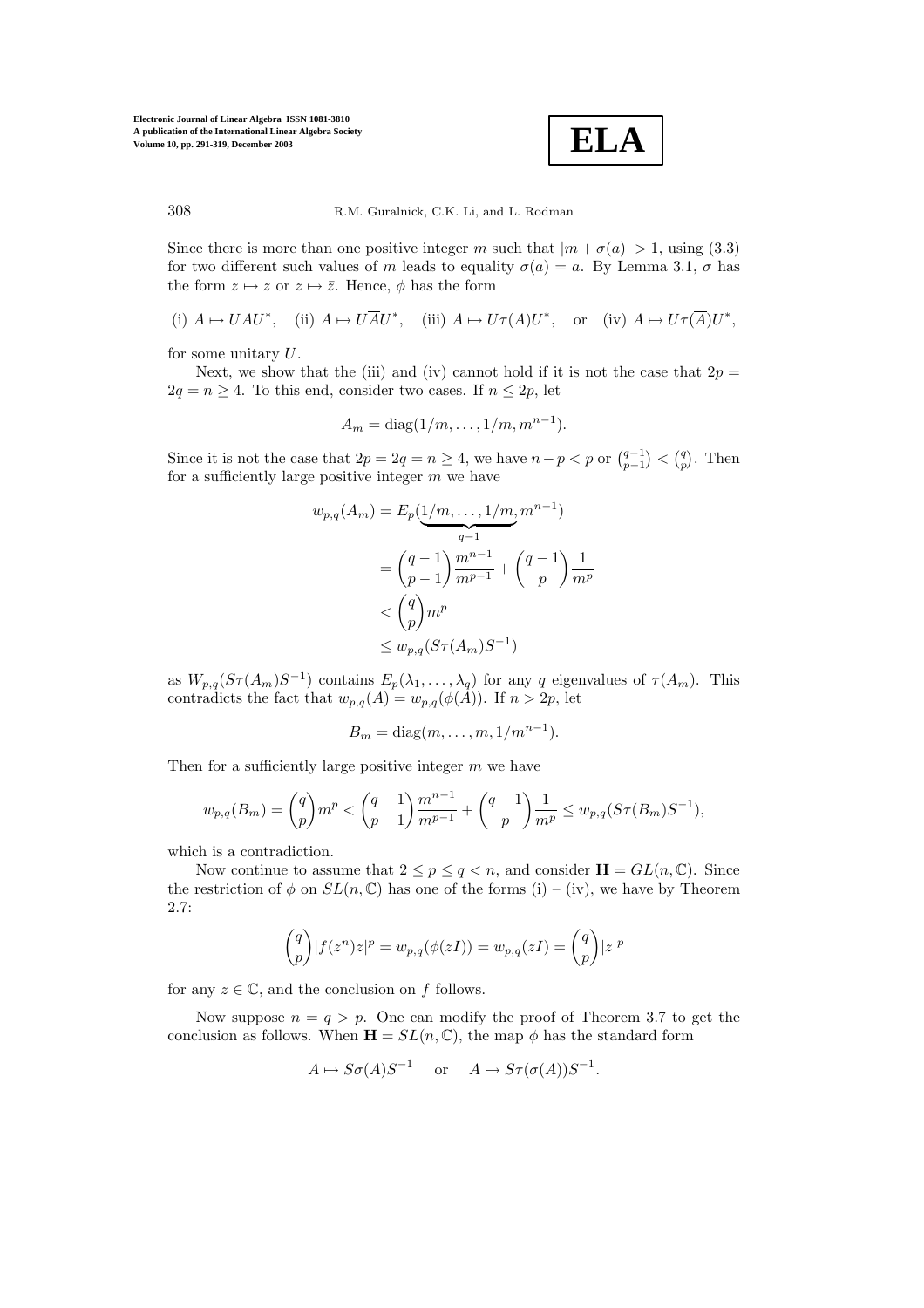

If the latter form holds true, one can consider  $A = \text{diag}(m, \ldots, m, 1/m^{n-1})$ , and conclude that

$$
\left| \binom{n-1}{p} m^{p+n} + \binom{n-1}{p-1} m^p \right| = \left| \binom{n-1}{p} m^{n-p} + \binom{n-1}{p-1} m^{2n-p} \right|
$$

for all positive integers m, which is impossible unless  $n = 2p$ . So,

(v) 
$$
\phi(X) = S\sigma(X)S^{-1}
$$
, or (vi)  $n = 2p$  and  $\phi(X) = S\sigma(\tau(X))S^{-1}$ .

In both cases of (v) and (vi), consider

$$
X = I_n + aE_{11} + aE_{12} + E_{21} \in \mathbf{H}
$$
, for  $a \in \mathbb{C}$ .

If  $p=1$ , then

$$
|n + a| = |E_1(X)| = |E_1(\phi(X))| = |n + \sigma(a)|
$$

implies (in view of Lemma 3.1) that either  $\sigma(a) = a$  or  $\sigma(a) = \overline{a}$ . If  $p > 2$ , then

$$
|E_p(X)| = |(a+2)\binom{n-2}{p-1} + \binom{n-2}{p-2} + \binom{n-2}{p}|
$$

and

$$
|E_p(\phi(X))| = \left| (\sigma(a) + 2) {n-2 \choose p-1} + {n-2 \choose p-2} + {n-2 \choose p} \right|.
$$

So,  $|E_p(X)| = |E_p(\phi(X))|$  implies that either  $\sigma(a) = a$  or  $\sigma(a) = \overline{a}$ . Hence, our assertion is proved if  $\mathbf{H} = SL(n, \mathbb{C})$ .

Let  $\mathbf{H} = GL(n, \mathbb{C})$ . If (v) holds true on  $SL(n, \mathbb{C})$ , then

$$
\phi(X) = f(\det(X))SXS^{-1} \text{ or } \phi(X) = f(\det(X))S\overline{X}S^{-1},
$$

where  $f: \mathbb{C}^* \longrightarrow \mathbb{C}^*$  is a multiplicative map. Applying the equality  $|E_p(\mu I)| =$  $|E_p(\phi(\mu I))|, \mu \in \mathbb{C}^*,$  one shows that  $|f(\mu)| = 1$  for every  $\mu \in \mathbb{C}^*$ . If (vi) holds true on  $SL(n,\mathbb{C})$ , then

$$
\phi(X) = f(\det(X))S\tau(X)S^{-1} \text{ or } \phi(X) = f(\det(X))S\tau(\overline{X})S^{-1}.
$$

Since  $|E_p(X)| = |E_p(\phi(X))|$  for all  $X \in \mathbf{H}$ , we see that  $|f(\det(X))|^n = |\det(X)|^2$  for all  $X \in H$ .  $\Box$ 

THEOREM 3.12. *Suppose* p, q are integers,  $1 \le p \le q \le n$ , and  $(p, q) \ne (n, n)$ . A *multiplicative map*  $\phi : \mathbf{H} \to M_n(\mathbb{C})$  *satisfies*  $W_{p,q}(\phi(A)) = W_{p,q}(A)$  *for all*  $A \in \mathbf{H}$  *if* and only if there is an  $S \in SL(n, \mathbb{C})$  such that one of the following conditions holds *true.*

(a) φ *has the form*

$$
A \mapsto SAS^{-1},
$$

*where S is unitary if*  $n > q$ *.*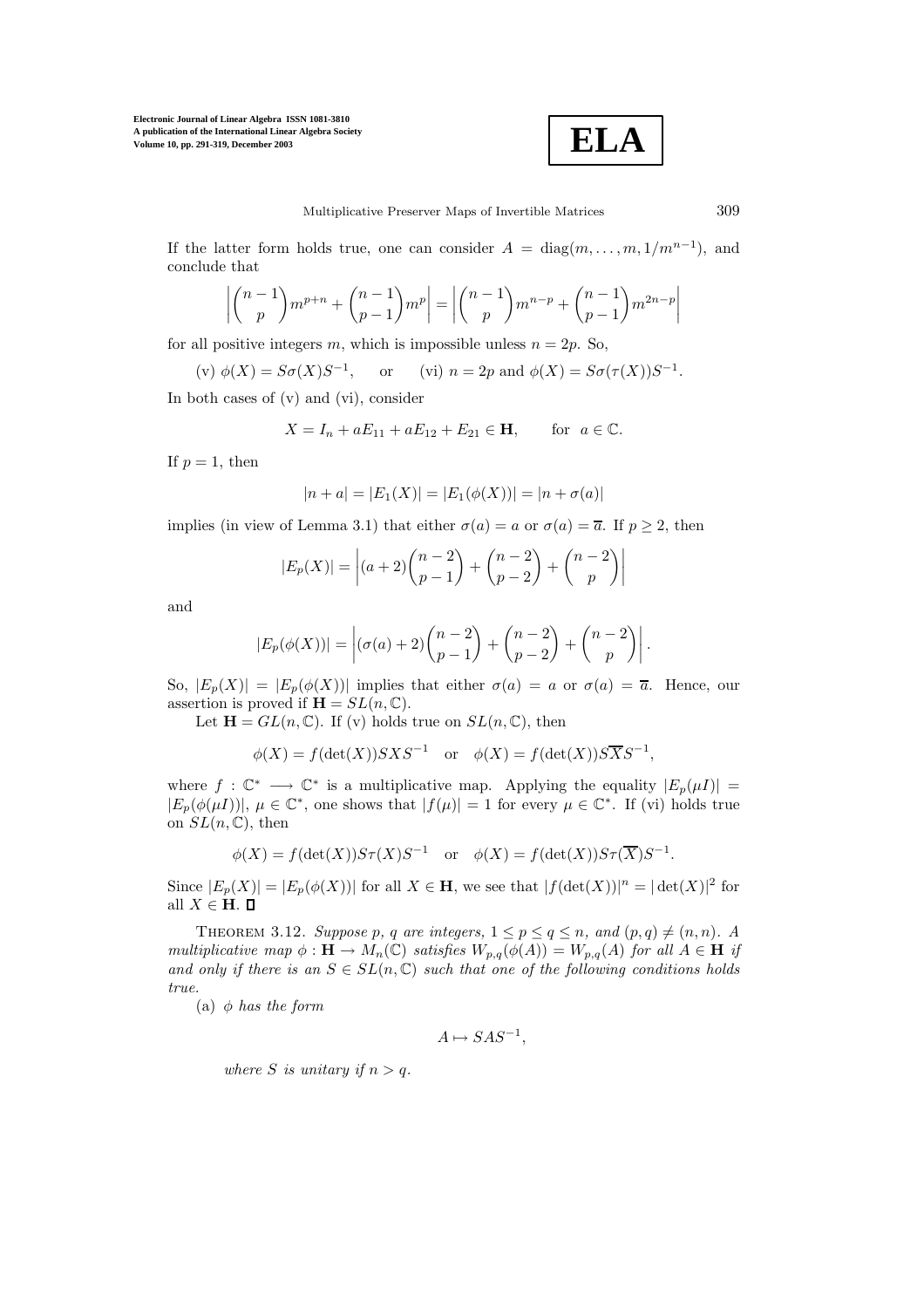

(b)  $2p = 2q = n > 2$ , and  $\phi$  has the form  $A \mapsto S_{\tau}(A)S^{-1}$ , where S is unitary. (c)  $n = q = 2p > 2$ ,  $\mathbf{H} = SL(n, \mathbb{C})$ , and  $\phi$  has the form

$$
A \mapsto S\tau(A)S^{-1}.
$$

*Proof.* The "if part" is clear (use  $(3.2)$ ), and we prove the "only if" part.

Let  $q < n$ . Any mapping preserving  $W_{p,q}(A)$  also preserves  $w_{p,q}(A)$ ; thus, we need to look for multiplicative  $W_{p,q}(A)$  preservers among the set of multiplicative  $w_{p,q}(A)$  preservers. Consider

$$
A = \frac{1}{(1+i)^{1/n}} \text{diag}\,(1+i,1,\ldots,1).
$$

Then we have  $W_{p,q}(A) = (1 + i)^{-p/n} W_{p,q}(I + iE_{11})$ . For any  $n \times q$  matrix X with  $X^*X = I_q$ , the matrix  $X^*(I + iE_{11})X \in M_q$  has eigenvalues  $1 + ti, 1, \ldots, 1$  with  $t \in [0, 1]$ , and all such eigenvalues can be constructed in this way. Thus,

$$
W_{p,q}(I + iE_{11}) = \{E_p(1 + ti, \underbrace{1, \dots, 1}_{q-1}) : t \in [0, 1]\}
$$
  
= 
$$
\left\{ \begin{pmatrix} q-1 \\ p \end{pmatrix} + \begin{pmatrix} q-1 \\ p-1 \end{pmatrix} (1 + ti) : t \in [0, 1] \right\}.
$$

Similarly,  $W_{p,q}(\overline{A}) = (1 - i)^{-p/n} W_{p,q}(I - iE_{11})$  with

$$
W_{p,q}(I - iE_{11}) = \left\{ \binom{q-1}{p} + \binom{q-1}{p-1} (1 - ti) : t \in [0,1] \right\}.
$$

Clearly,  $W_{p,q}(A) \neq W_{p,q}(\overline{A})$ . Also, if  $2p = 2q = n > 2$ , then

$$
W_{p,q}(A) \neq W_{p,q}(\tau(\overline{A})),
$$

in view of (3.2). Thus,  $\phi$  on  $SL(n,\mathbb{C})$  has the form  $A \mapsto UAU^*$ , or in case  $2p =$  $2q = n > 2$  the map  $\phi$  may also have the form  $A \mapsto U\tau(A)U^*$ , where U is unitary. Consequently,  $\phi$  on  $GL(n,\mathbb{C})$  has the form

(3.4) 
$$
\phi(A) = f(\det(A))UAU^*,
$$

or possibly

(3.5) 
$$
\phi(A) = f(\det(A))U\tau(A)U^* \quad \text{(if } 2p = 2q = n > 2).
$$

Now,

$$
W_{p,q}(zI) = \left\{ \begin{pmatrix} q \\ p \end{pmatrix} z^p \right\}.
$$

Thus, assuming  $\phi$  has the form (3.4), we have

$$
{q \choose p} z^p = W_{p,q}(zI) = W_{p,q}(\phi(zI)) = W_{p,q}((f(z))^n zI) = {q \choose p} (f(z))^{np} z^p.
$$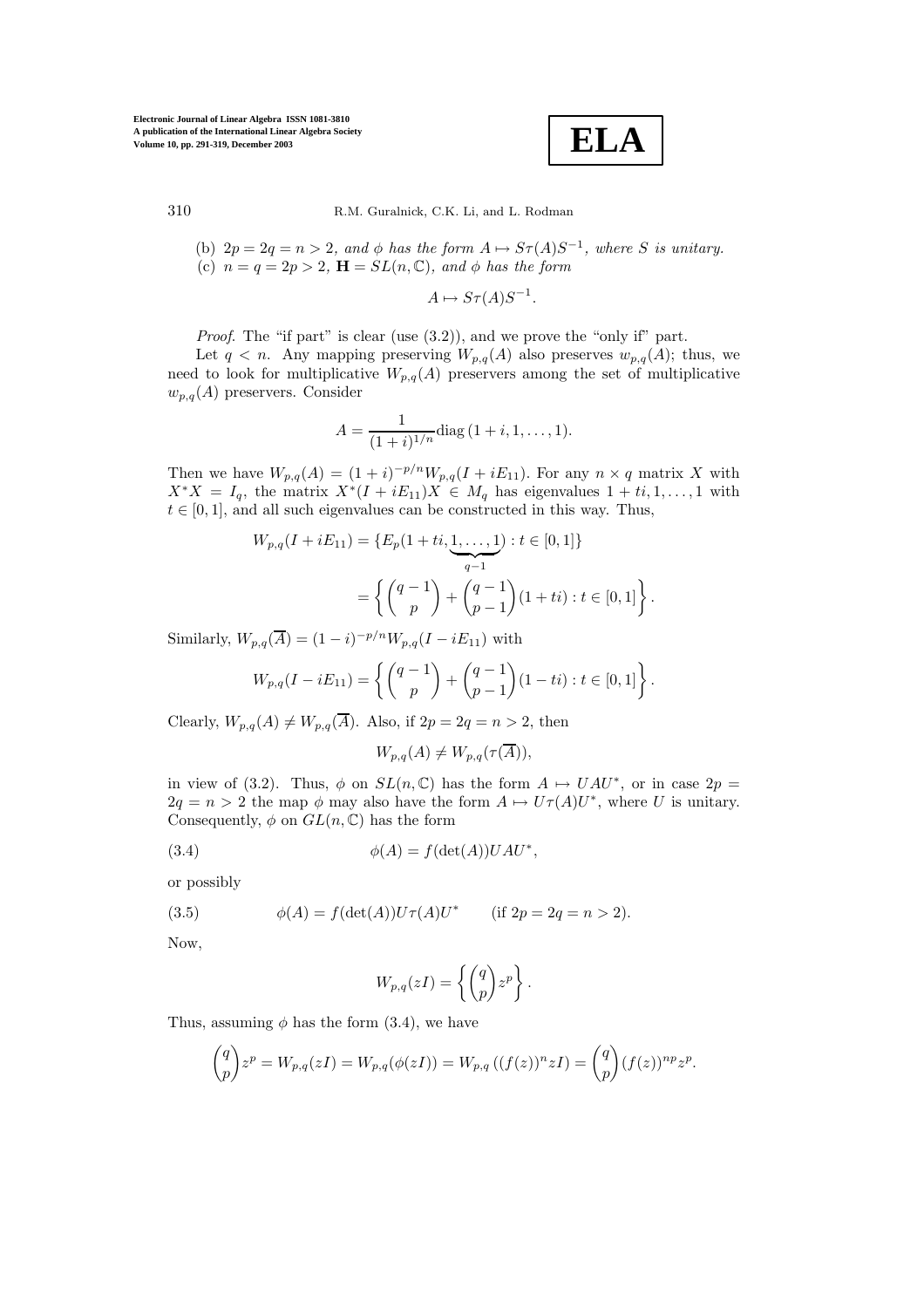

Thus,  $f(z)^{np} = 1$  for any  $z \in \mathbb{C}^*$ . By Lemma 3.2,  $f(z) = 1$  for all  $z \in \mathbb{C}^*$ . If  $\phi$  has the form (3.5) we analogously obtain

$$
z^p = (f(z))^{np} z^{-p}, \quad z \in \mathbb{C}^*.
$$

Thus,  $(f(z))^{np} = z^{2p}$ , which is impossible by Lemma 3.2(b).

If  $n = q > p$ , then  $W_{p,n}(A) = \{E_p(A)\}\$ , and the multiplicative preservers of  $W_{p,n}$ are characterized in Theorem 3.7.

**3.4.** MULTIPLICATIVE SET PRESERVERS. Theorems 2.5 and 2.7 allow one to obtain results on multiplicative maps of  $GL(n, \mathbb{C})$  and  $SL(n, \mathbb{C})$  that preserve various sets of matrices. We demonstrate this approach in the case of multiplicative preservers of the sets of unitary matrices, normal matrices, invertible Hermitian matrices, or invertible Hermitian matrices with prescribed inertia. The interest in these classes is motivated by extensive results concerning *linear* preservers (see [24, Chapter 3] and references there, [16, 20, 28]). Denote

(3.6)  $\mathcal{U}_n = \{U \in M_n(\mathbb{C}) : U \text{ is unitary}\}, \quad \mathcal{N}_n = \{A \in M_n(\mathbb{C}) : A \text{ is normal}\},\$ 

 $\mathcal{H}_n = \{A \in M_n(\mathbb{C}) : A \text{ is invertible and Hermitian }\},\$ 

 $\mathcal{H}_n(k, n-k) = \{A \in \mathcal{H}_n : A \text{ has } k \text{ positive and } n-k \text{ negative eigenvalues}\}.$ 

Here k is a fixed integer,  $0 \le k \le n$ . Clearly, trivial maps such as  $A \mapsto \det(A)I$  are multiplicative preservers of some of these sets. We exclude multiplicative maps that map into the set of scalar multiples of  $I$  from our consideration.

THEOREM 3.13. Let  $\Xi$  *be one of the sets*  $\mathcal{U}_n$ ,  $\mathcal{N}_n$ ,  $\mathcal{H}_n$ , or  $\mathcal{H}_n(k, n-k)$ *. Assume that*  $n-k$  *is even if*  $\mathbf{H} = SL(n, \mathbb{C})$  *(otherwise*  $\mathcal{H}_n(k, n-k)$  *does not intersect*  $SL(n, \mathbb{C})$ *). Then*  $\phi$  :  $\mathbf{H} \to M_n(\mathbb{C})$  *is a multiplicative map such that* 

$$
\phi(\mathbf{H} \cap \Xi) \subseteq \Xi
$$

*and*  $\phi(SL(n, \mathbb{C}))$  *is not a singleton if and only if there is a unitary*  $U \in SL(n, \mathbb{C})$  *and a multiplicative map*  $f: \mathbb{C}^* \to \mathbb{C}^*$  *such that*  $\phi$  *has one of the following four forms:* 

 $A \mapsto f(\det(A))UAU^*, \qquad A \mapsto f(\det(A))U\tau(A)U^*,$ 

$$
A \mapsto f(\det(A))U\overline{A}U^*, \qquad A \mapsto f(\det(A))U\tau(\overline{A})U^*,
$$

*where:*

*(a)*  $|f(z)| = 1$  *for all*  $z \in \mathbb{T}$  *if*  $\Xi = \mathcal{U}_n$ *; (b)*  $f(\mathbb{R}^*) \subseteq \mathbb{R}^*$  *if*  $\Xi = \mathcal{H}_n$  *or if*  $\Xi = \mathcal{H}_n(k, k)$  *(and*  $n = 2k$ *)*; *(c)*  $f(\mathbb{R}^*) \subseteq \mathbb{R}^*$  *if*  $\Xi = \mathcal{H}_n(k, n - k)$  *with*  $k \neq n - k$  *and*  $n - k$  *even;*  $(c')$   $f(\mathbb{R}^*) \subseteq (0,\infty)$  *if*  $\Xi = \mathcal{H}_n(k,n-k)$  *with*  $k \neq n-k$  *and*  $n-k$  *odd.*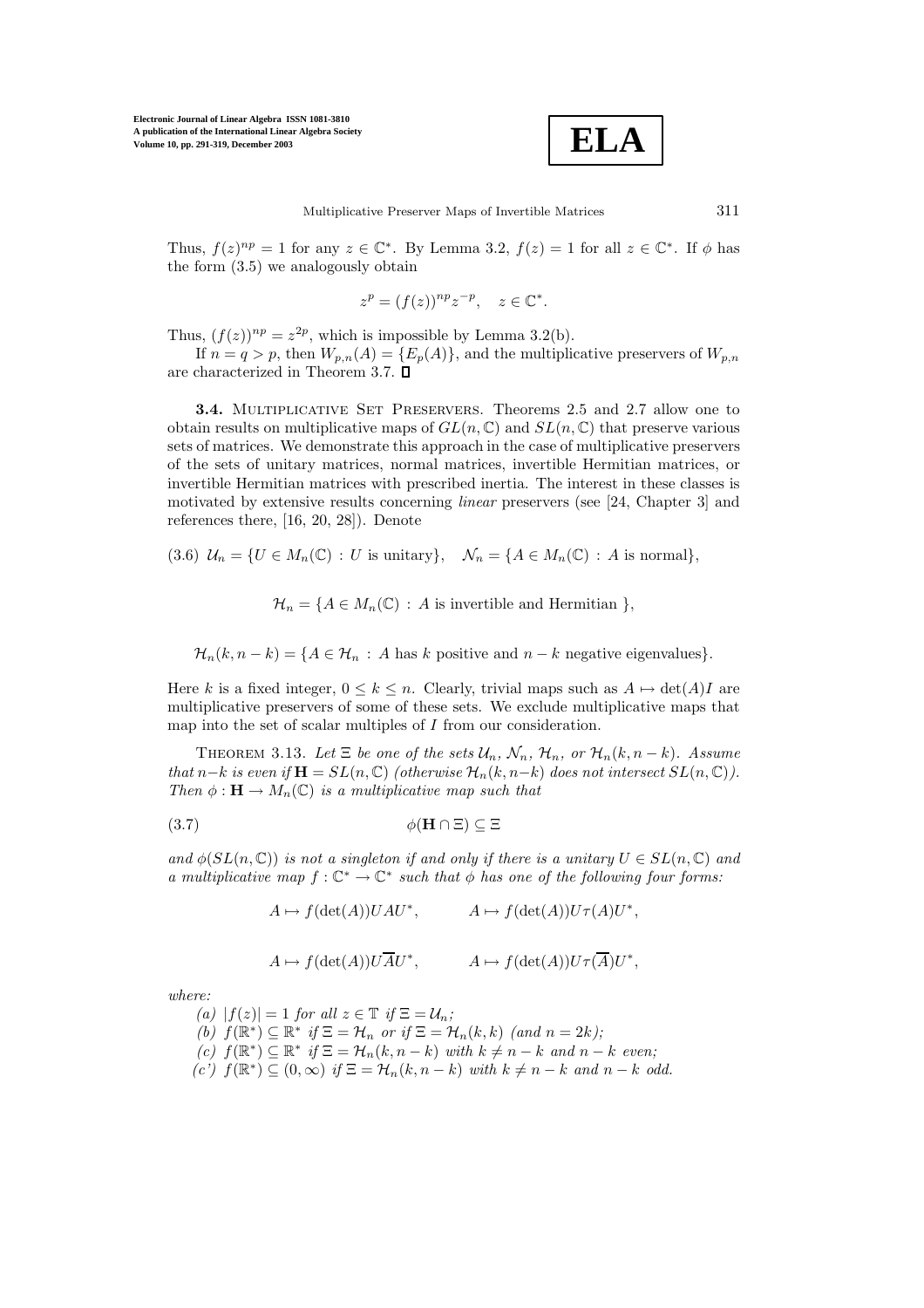

The condition that  $\phi(SL(n, \mathbb{C}))$  is not a singleton is automatic if  $\Xi = \mathcal{H}_n(k, n-k)$ with  $k < n$  and  $n - k$  even.

*Proof.* The "if" part is clear; note that if  $\sigma$  is a complex field automorphism such that  $\sigma(\mathbb{R}) = \mathbb{R}$  then  $\sigma(\Xi) = \Xi$  for  $\Xi = \mathcal{U}_n, \Xi = \mathcal{H}_n$ , and  $\Xi = \mathcal{N}_n$ .

We prove the "only if" part. Suppose  $\mathbf{H} = SL(n, \mathbb{C})$ . Then  $\phi$  has the standard form  $A \mapsto S\sigma(A)S^{-1}$  or  $A \mapsto S\tau(\sigma(A))S^{-1}$ , for some  $S \in SL(n,\mathbb{C})$ . First, we show that S is unitary. Assume that S has columns  $u_1, \ldots, u_n$  and  $S^{-1}$  has rows  $v_1^*, \ldots, v_n^*,$ where  $u_1, \ldots, u_n, v_1, \ldots, v_n \in \mathbb{C}^n$ .

Suppose  $\Xi$  is one of  $\mathcal{N}_n$ ,  $\mathcal{H}_n$ , or  $\mathcal{H}_n(k, n-k)$ . Let

$$
A_m = mE_{11} + \sum_{j=2}^{k} E_{jj} - \sum_{j=k+1}^{n-1} E_{jj} \pm E_{nn}/m,
$$

where m is a positive integer, and the sign  $\pm$  is chosen so that  $\det(A_m) = 1$ . Then

$$
\phi(A_m) = mu_1v_1^* + \sum_{j=2}^k u_jv_j^* - \sum_{j=k+1}^{n-1} u_jv_j^* \pm \frac{u_nv_n^*}{m}
$$

or

$$
\phi(A_m) = \frac{u_1 v_1^*}{m} + \sum_{j=2}^k u_j v_j^* - \sum_{j=k+1}^{n-1} u_j v_j^* \pm m u_n v_n^*.
$$

Clearly,

$$
\lim_{m \to \infty} \frac{\phi(A_m)}{m} = \begin{cases} u_1 v_1^* \text{ or } \\ \pm u_n v_n^* \end{cases}
$$

is normal, and hence  $v_1$  and  $u_1$  (or  $v_n$  and  $u_n$ ) are multiples of each other. Applying the above argument to any pair of indices  $i \neq j$  instead of 1 and n, we conclude that  $u_r$  is a multiple of  $v_r$  for every  $r \in \{1, ..., n\}$ . Since  $v_j^* u_j = 1$  for  $j = 1, ..., n$ , it follows that  $S^{-1} = DS^*$  for some diagonal matrix D with positive diagonal entries. Then  $S = U$  $\sqrt{D}^{-1}$ , where U is unitary, and where  $\sqrt{D}$  is the positive definite diagonal Then  $S = U \vee D$ , where U is unitary, and where  $\vee D$  is the positive square root of D. We show next that  $\sqrt{D} = I$ . Consider the matrix

$$
A = \left[ \begin{array}{cc} 0 & 1 \\ 1 & 0 \end{array} \right] \oplus \delta_3 \oplus \delta_4 \oplus \cdots \oplus \delta_n,
$$

where  $\delta_j = \pm 1$ , and the signs are adjusted so that  $A \in \Xi$ . (This is possible unless where  $\sigma_j = \pm 1$ , and the signs are adjusted so that  $A \in \Xi$ . (This is possible different unless  $k = 0$  or  $k = n$ .) Then  $\sqrt{D}A(\sqrt{D})^{-1}$  is normal, which implies that the first two  $\kappa = 0$  or  $\kappa = n$ .) Then  $\sqrt{DA}(\sqrt{D})$  is normal, which implies that the first two<br>diagonal entries of  $\sqrt{D}$  are equal. It follows analogously that all diagonal entries of agonal entries or  $\sqrt{D}$  are equal. It follows analogous<br>  $\overline{D}$  are the same, hence  $\sqrt{D} = rI$  for some  $r > 0$ . Now

$$
1 = \det S = (\det U)(\det \sqrt{D})^{-1} = r^{-n}(\det U),
$$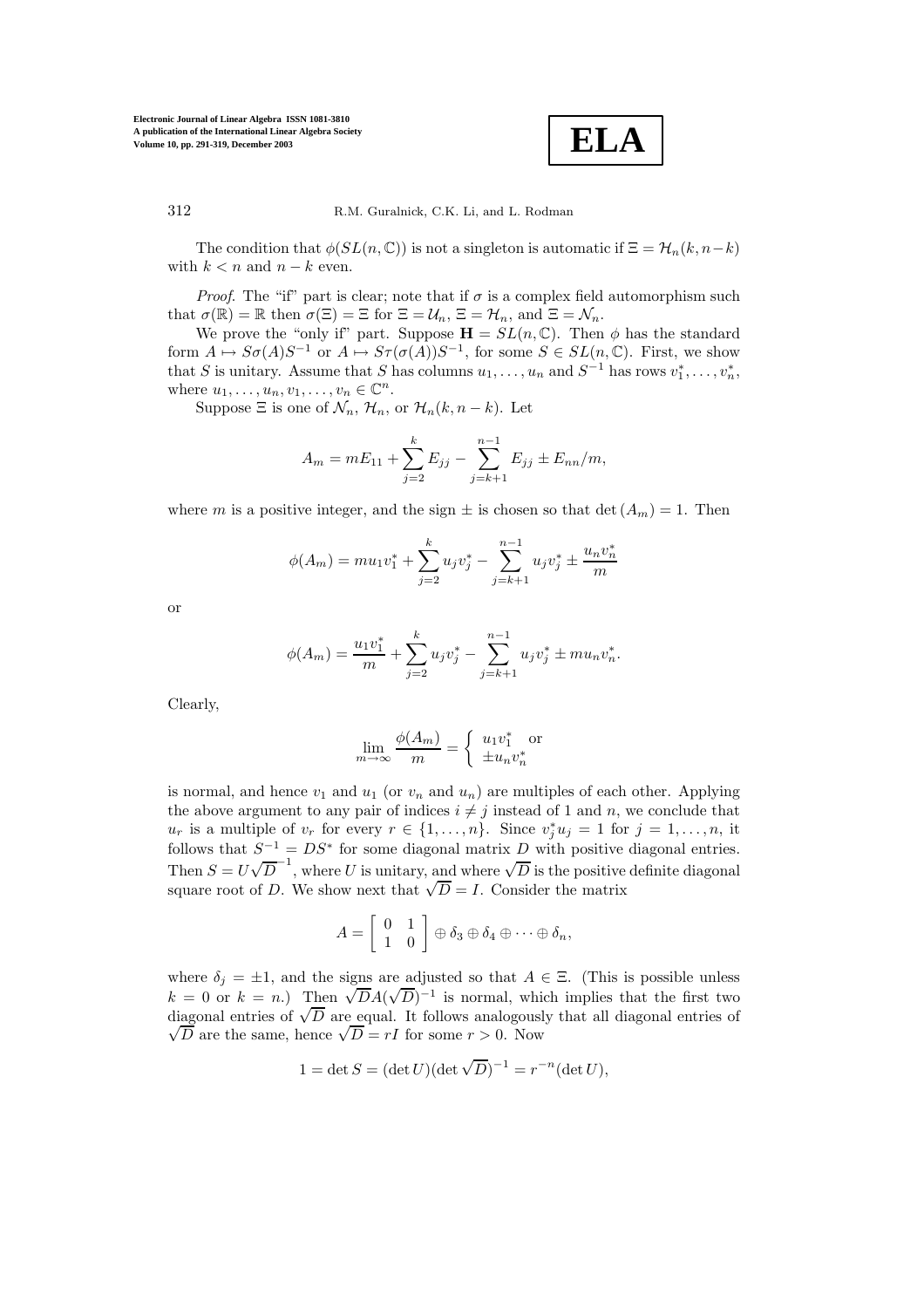

and since  $|\det U| = 1$ ,  $r = 1$ . Thus, S is unitary. In the remaining cases  $k = n$  or  $k = 0$ , use

$$
A = \pm \left( \left[ \begin{array}{cc} 5/4 & 3/4 \\ 3/4 & 5/4 \end{array} \right] \oplus I_{n-2} \right).
$$

Then  $\sqrt{D}A$ (  $(\sqrt{D})^{-1}$  is normal, which implies again that the first two diagonal entries of  $\sqrt{D}$  are equal, and as before we conclude that S is unitary.

Suppose  $\Xi = U_n$ . Let A be a generalized permutation matrix, i.e.,  $A = DP$ , where D is diagonal with  $\pm 1$ 's on the diagonal and P is a permutation matrix, such that det  $A = 1$ . Then  $\sigma(A) = A$ , and  $\phi(A)$  is unitary means:  $S^*SA = AS^*S$ . Thus,  $S<sup>*</sup>S$  commutes with every matrix in the algebra A generated by the generalized permutation matrices with determinant 1. It is easy to see that  $\mathcal{A} = M_n(\mathbb{C})$  if  $n > 2$ . (Use the property that  $A$  is invariant under multiplication by diagonal matrices with  $\pm 1$ 's on the diagonal having determinant 1.) It follows that  $S^*S$  is a scalar matrix. Since det  $S = 1$ , we obtain that S is unitary. If  $n = 2$ , a similar argument shows that  $S<sup>*</sup>S$  commutes with the matrices:

$$
I_2, \begin{bmatrix} 0 & 1 \\ -1 & 0 \end{bmatrix}, \begin{bmatrix} i & 0 \\ 0 & -i \end{bmatrix}, \begin{bmatrix} 0 & i \\ i & 0 \end{bmatrix} \in \mathcal{U}_2 \cap SL(2, \mathbb{C}).
$$

We can also conclude that  $S^*S$  is a scalar matrix and S is unitary.

Next, consider  $\sigma$ . Since S is already proven to be unitary, we obviously have  $\sigma(\Xi) \subseteq \Xi$ . Letting  $A \in \Xi \cap SL(n, \mathbb{C})$  be an appropriately chosen diagonal matrix, and using Lemma 3.1 if necessary, we conclude that  $\sigma$  has the desired form in the cases when  $\Xi = \mathcal{U}_n, \Xi = \mathcal{H}_n, \Xi = \mathcal{H}_n(k, n - k)$ . In the remaining case  $\Xi = \mathcal{N}_n$  consider

$$
A(q) = qE_{11} + E_{12} - E_{21} + E_{33} + \cdots + E_{nn} \in SL(n, \mathbb{C}), \quad q \in \mathbb{C}^*,
$$

and observe that  $A(q)$  is normal if and only if  $q = ir$  for some  $r \in \mathbb{R}$ . Clearly  $\sigma(A(q))$ is normal for every normal  $A(q)$  if and only if  $\sigma(\mathbb{R}) \subset \mathbb{R}$ , and use Lemma 3.1 again.

It remains to prove the "only if" part for the case  $\mathbf{H} = GL(n, \mathbb{C})$ . For now we leave aside the case when  $\Xi = \mathcal{H}_n(k, n - k)$  with odd  $n - k$ . Restricting the map  $\phi$ to  $SL(n,\mathbb{C})$ , we obtain the required properties for U and  $\sigma$ . As for the additional properties of  $f$  specified in (a), (b), and (c), they are evident (and can be easily proved arguing by contradiction, for example) in cases  $\Xi = \mathcal{N}_n$  (no additional properties),  $\Xi = \mathcal{U}_n, \Xi = \mathcal{H}_n,$  and  $\Xi = \mathcal{H}_n(k, k)$ . Consider  $\Xi = \mathcal{H}_{k,n-k}$  with  $k \neq n-k$ . Then we clearly have (c) as well (recall that  $n - k$  is assumed to be even).

Finally, consider the case  $\mathbf{H} = GL(n, \mathbb{C}), \ \Xi = \mathcal{H}_n(k, n-k)$  with odd  $n-k$ . Then  $\phi$  has one of the two forms

$$
A \mapsto f(\det(A))S\sigma(A)S^{-1} \qquad \text{or} \qquad A \mapsto f(\det(A))S\tau(\sigma(A))S^{-1},
$$

where  $f: \mathbb{C}^* \longrightarrow \mathbb{C}^*$  is a multiplicative map,  $\sigma$  is a complex field embedding, and  $S \in SL(n, \mathbb{C})$ . Using the matrices

$$
A_m = mE_{11} + \sum_{j=2}^{k} E_{jj} - \sum_{j=k+1}^{n-1} E_{jj} - E_{nn}/m,
$$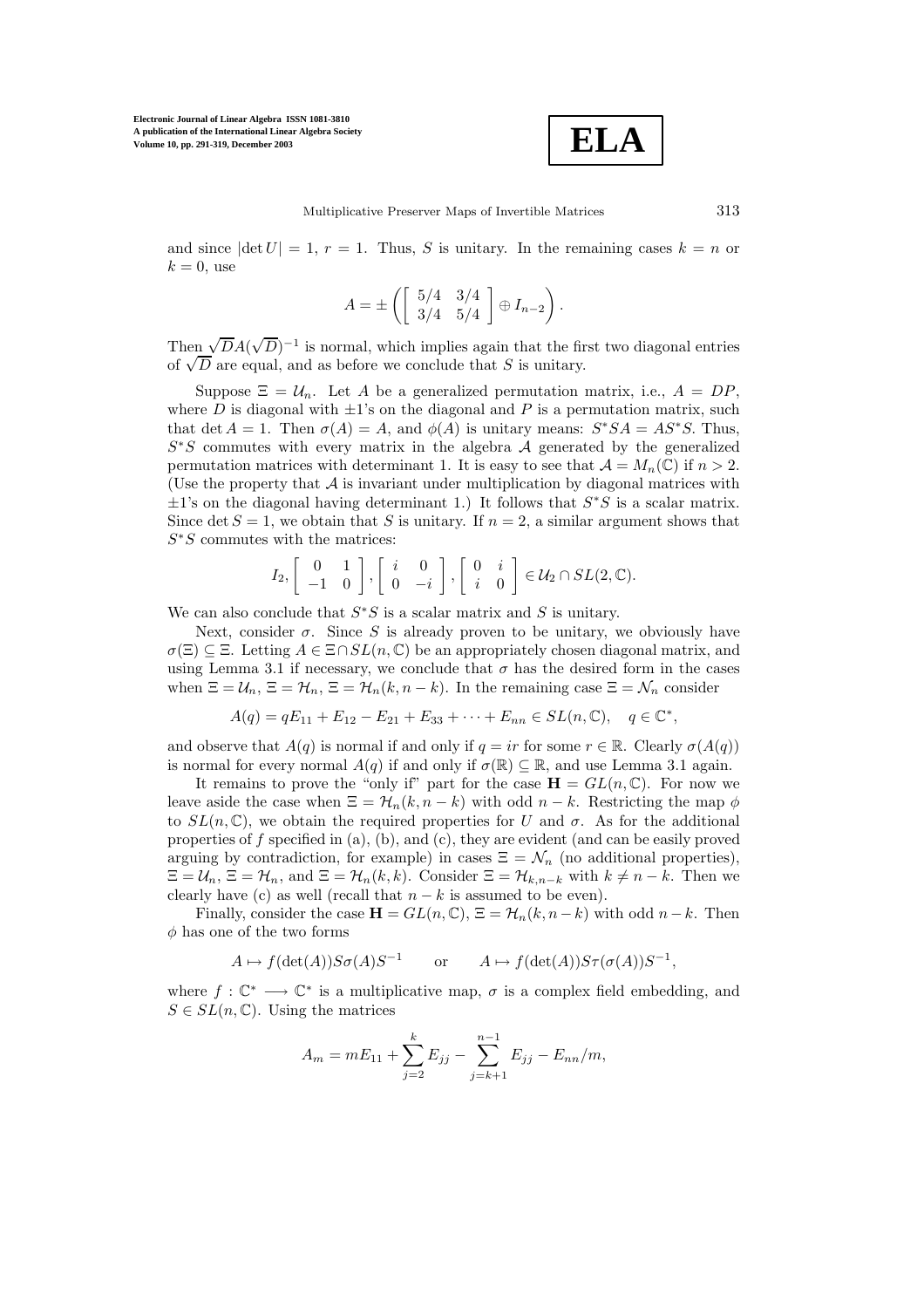

 $m$  an integer, we prove that  $S$  is in fact unitary, similarly to the proof given in the case  $\mathbf{H} = SL(n, \mathbb{C})$ . For the consideration of  $\sigma$ , notice that  $f(\det A)\sigma(A) \in \mathcal{H}_n(k, n-k)$ for every  $A \in \mathcal{H}_n(k,n-k)$ . Letting here A to be a suitable real diagonal matrix with determinant  $-1$ , we see that  $\sigma(\mathbb{R}) \subseteq \mathbb{R}$ , hence  $\sigma$  is either trivial or complex conjugation. Properties (b) or  $(c')$  of f (whichever case is applicable) now follow easily.

If the hypothesis that  $\phi(SL(n, \mathbb{C}))$  is not a singleton is omitted in Theorem 3.13, then various forms of  $\phi$  are possible. For example, let  $A_\mu$  be a group of invertible  $n \times n$  complex matrices, indexed by  $\mu \in \mathbb{T}$ , so that  $A_{\mu\nu} = A_{\mu}A_{\nu}$  for  $\mu\nu \in \mathbb{T}$ , such that  $A_{-1} \in \mathcal{H}_n(k, n-k)$ . For example,  $A_{\mu} = \text{diag}(\mu, \ldots, \mu, 1, 1, \ldots, 1)$ , where  $\mu$  appears  $n - k$  times. Then define

$$
\phi(X) = A_{(\det X)/|(\det X)|}, \qquad X \in GL(n, \mathbb{C}).
$$

Clearly, if  $n-k$  is odd, we have  $\phi(\mathcal{H}_n(k,n-k)) \subset \mathcal{H}_n(k,n-k)$ . Analogous degenerate maps can be constructed for  $\mathcal{U}_n$ ,  $\mathcal{N}_n$ , and  $\mathcal{H}_n$ .

Note also that if  $\phi$  is a multiplicative map on **H**, with the property (3.7),  $\Xi$  is one of  $\mathcal{U}_n$ ,  $\mathcal{H}_n$ , or  $\mathcal{H}_n(k, n-k)$  (with  $n-k$  even if  $\mathbf{H} = SL(n, \mathbb{C})$ ), and  $\phi(SL(n, \mathbb{C}))$ is a singleton, then necessarily  $\phi(SL(n,\mathbb{C})) = \{I\}.$ 

**4.** Multiplicative Preservers on Matrices over Other Fields. One may use the techniques of the previous section to obtain results on multiplicative preservers on matrices over fields other than C, such as the real field R. For the real field, the situation simplifies somewhat because there is only the trivial field embedding of  $\mathbb{R}$  (see, e.g., [29]). For example, the real analog of Theorem 3.5 reads as follows (the spectral radius of a real matrix is defined as in the complex case, i.e., non-real eigenvalues, if any, are taken into account):

THEOREM 4.1. Let  $\mathbf{H} = SL(n, \mathbb{R})$  or  $\mathbf{H} = GL(n, \mathbb{R})$ . A multiplicative map  $\phi : \mathbf{H} \to M_n(\mathbb{R})$  *satisfies* 

$$
r(\phi(A)) = r(A) \quad \text{for all } A \in \mathbf{H}
$$

*if and only if there exist an*  $S \in GL(n, \mathbb{R})$  *and a multiplicative map*  $f : \mathbb{R}^* \to \{1, -1\}$ *, which collapses to the constant function*  $f(\mu)=1$  *when*  $\mathbf{H}=SL(n,\mathbb{R})$ *, such that*  $\phi$ *has the form*

$$
\phi(A) = f(\det(A))SAS^{-1}, \qquad A \in \mathbf{H}.
$$

Real analogs of Theorems 3.3, 3.8, and 3.4 can be formulated analogously, with essentially the same proofs (note that the proof of Theorem 3.3 simplifies considerably in the real case); as in Theorem 4.1, here we require only that  $S$  be real orthogonal, not necessarily having determinant 1.

Next, we present a real analog of Theorem 3.13. We denote  $\mathcal{U}_n(\mathbb{R}) = \mathcal{U}_n \cap M_n(\mathbb{R}),$ and analogously  $\mathcal{N}_n(\mathbb{R})$ ,  $\mathcal{H}_n(\mathbb{R})$ ,  $\mathcal{H}_n(k,n-k)(\mathbb{R})$ . Multiplicative maps  $\phi$  that map into the set of scalar multiples of I are excluded in the next theorem.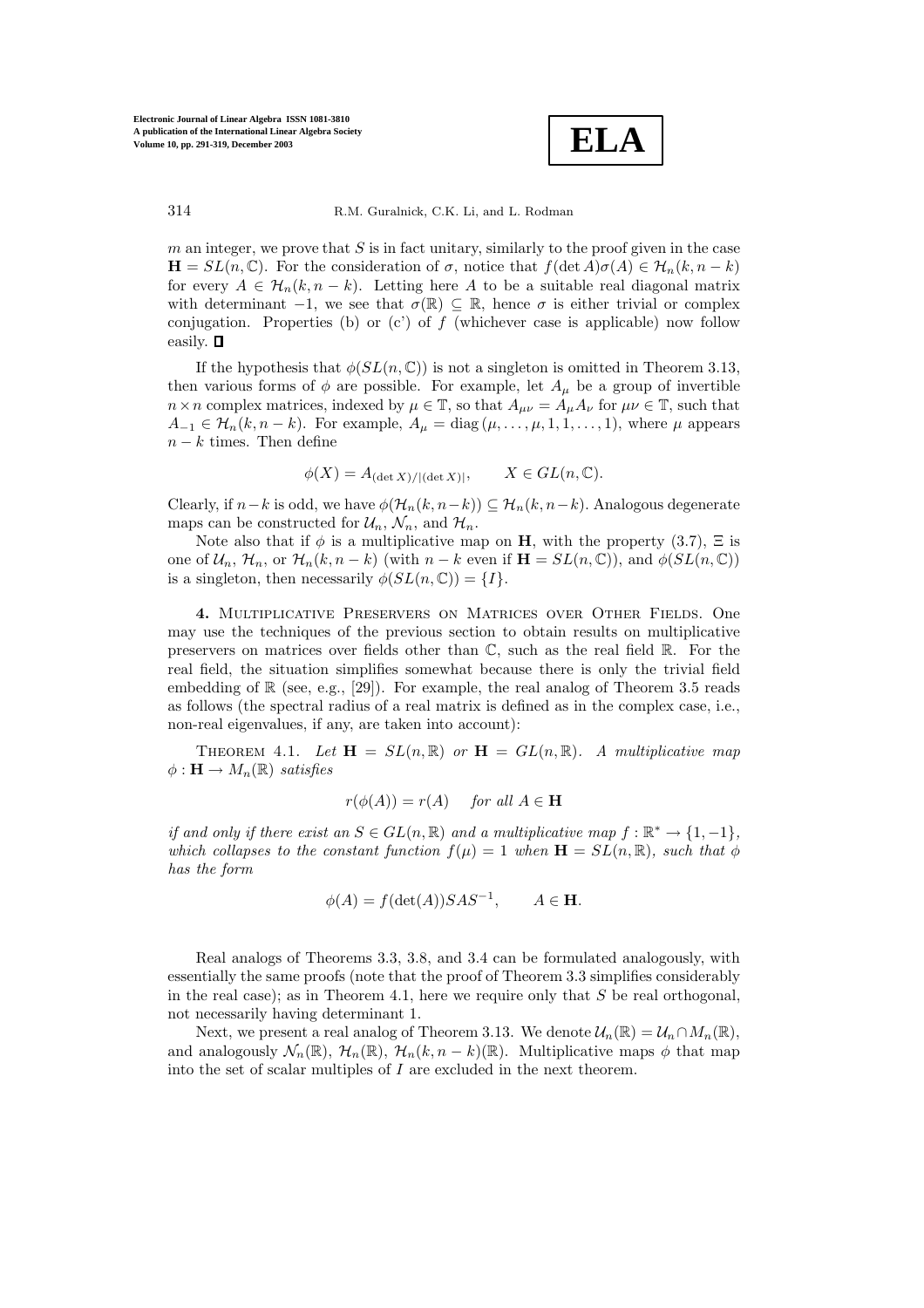

THEOREM 4.2. Let  $\mathbf{H} = SL(n, \mathbb{R})$  or  $\mathbf{H} = GL(n, \mathbb{R})$ , and let  $\Xi$  be one of the *sets*  $\mathcal{U}_n(\mathbb{R})$ *,*  $\mathcal{N}_n(\mathbb{R})$ *,*  $\mathcal{H}_n(\mathbb{R})$ *, or*  $\mathcal{H}_n(k, n - k)(\mathbb{R})$ *. Assume that*  $n - k$  *is even if*  $\mathbf{H} =$  $SL(n,\mathbb{R})$ *. Then*  $\phi : \mathbf{H} \to M_n(\mathbb{R})$  *is a multiplicative map such that*  $\phi(\mathbf{H} \cap \Xi) \subseteq \Xi$  *and*  $\phi(SL(n,\mathbb{R}))$  *is not a singleton if and only if there is a real orthogonal*  $U \in M_n(\mathbb{R})$ , *and a multiplicative map*  $f : \mathbb{R}^* \to \mathbb{R}^*$  *such that*  $\phi$  *has one of the following two forms:* 

$$
A \mapsto f(\det(A))UAU^*, \qquad A \mapsto f(\det(A))U\tau(A)U^*,
$$

*where*  $f(\mathbb{R}^*) \subseteq (0, \infty)$  *if*  $\Xi = \mathcal{H}_n(k, n - k)$  *with*  $k \neq n - k$  *and*  $n - k$  *odd.* 

The proof is completely analogous to that of Theorem 3.13. The only detail that perhaps requires additional explanation is the proof that S∗S is a scalar matrix in the case  $\Xi = U_n$  and  $n = 2$ . In this case the algebra A generated by the generalized permutation  $2 \times 2$  matrices having determinant 1 coincides with

$$
\left\{ \left[ \begin{array}{cc} a & b \\ -b & a \end{array} \right] : a, b \in \mathbb{R} \right\}.
$$

It is easy to see that every real  $2 \times 2$  matrix that commutes with every element of A actually belongs to A. So  $S^*S \in \mathcal{A}$ . Since in addition  $S^*S$  is real and positive definite we must have that  $S^*S$  is a scalar matrix.

Note that the kth elementary symmetric function  $E_k(A)$  of eigenvalues of  $A \in$  $M_n(\mathbb{F})$  can be viewed as the sum of determinants of the  $k \times k$  principal submatrices of A, or as  $\pm$  the coefficient of  $\lambda^{n-k}$  in the characteristic polynomial det(A –  $\lambda I$ ); thus,  $E_k(A) \in \mathbb{F}$ . So for multiplicative preservers of elementary symmetric functions of eigenvalues it makes sense to consider matrices over any field F. We have an analog of Theorem 3.7. If  $n = 2$ , there is not much to say. So we assume that  $n > 2$ .

THEOREM 4.3. Let  $\mathbb{F}$  be a field, and let  $\mathbf{H} = SL(n, \mathbb{F})$  or  $\mathbf{H} = GL(n, \mathbb{F})$ , with  $n > 2$ *. Fix*  $1 \leq k < n$ *. A multiplicative map*  $\phi : \mathbf{H} \to M_n(\mathbb{F})$  *satisfies*  $E_k(\phi(A)) =$  $E_k(A)$  *for all*  $A \in \mathbf{H}$  *if and only if there is an*  $S \in GL(n, \mathbb{F})$  *and a multiplicative map*  $f: \mathbb{F}^* \to \mathbb{F}^*$  *such that* 

(a)  $\phi$  *has the form*  $X \mapsto f(\det X)SXS^{-1}$  *and*  $f$  *is such that*  $f(\mu)^k = 1$  *for every*  $\mu \in \mathbb{F}^*$ *, or* 

(b)  $n = 2k$ *, and*  $\phi$  *has the form*  $X \mapsto f(\det X)S\tau(X)S^{-1}$ *, where* f *is such that*  $f(\mu)^k = \mu$  for every  $\mu \in \mathbb{F}^*$ .

*Proof.* Note that in particular there is no restriction on the characteristic of  $\mathbb{F}$  in Theorem 4.3. Clearly,  $\phi$  is nontrivial on  $SL(n, \mathbb{F})$ . So we assume that  $\phi$  has the usual form (2.2), as given in Theorem 2.7. There is no loss of generality in taking  $S = I$ (since conjugation by S preserves  $E_k$ ). Now take A to be the companion matrix of a polynomial  $f(x) \in \mathbb{F}[x]$  with  $\det(A) = 1$ . Applying  $\sigma$  preserves the corresponding coefficient of  $f(x)$  (since that is  $\pm E_k(A)$ ). Since that coefficient is arbitrary, it follows that  $\sigma$  is the identity map.

First assume that  $n \neq 2k$ . We show that  $\tau$  cannot be involved. Consider monic polynomials  $f(x)$  of degree n with constant term  $(-1)^n$  and let A be the companion matrix of  $f(x)$ . Then applying  $\tau$  gives a matrix similar to the companion matrix of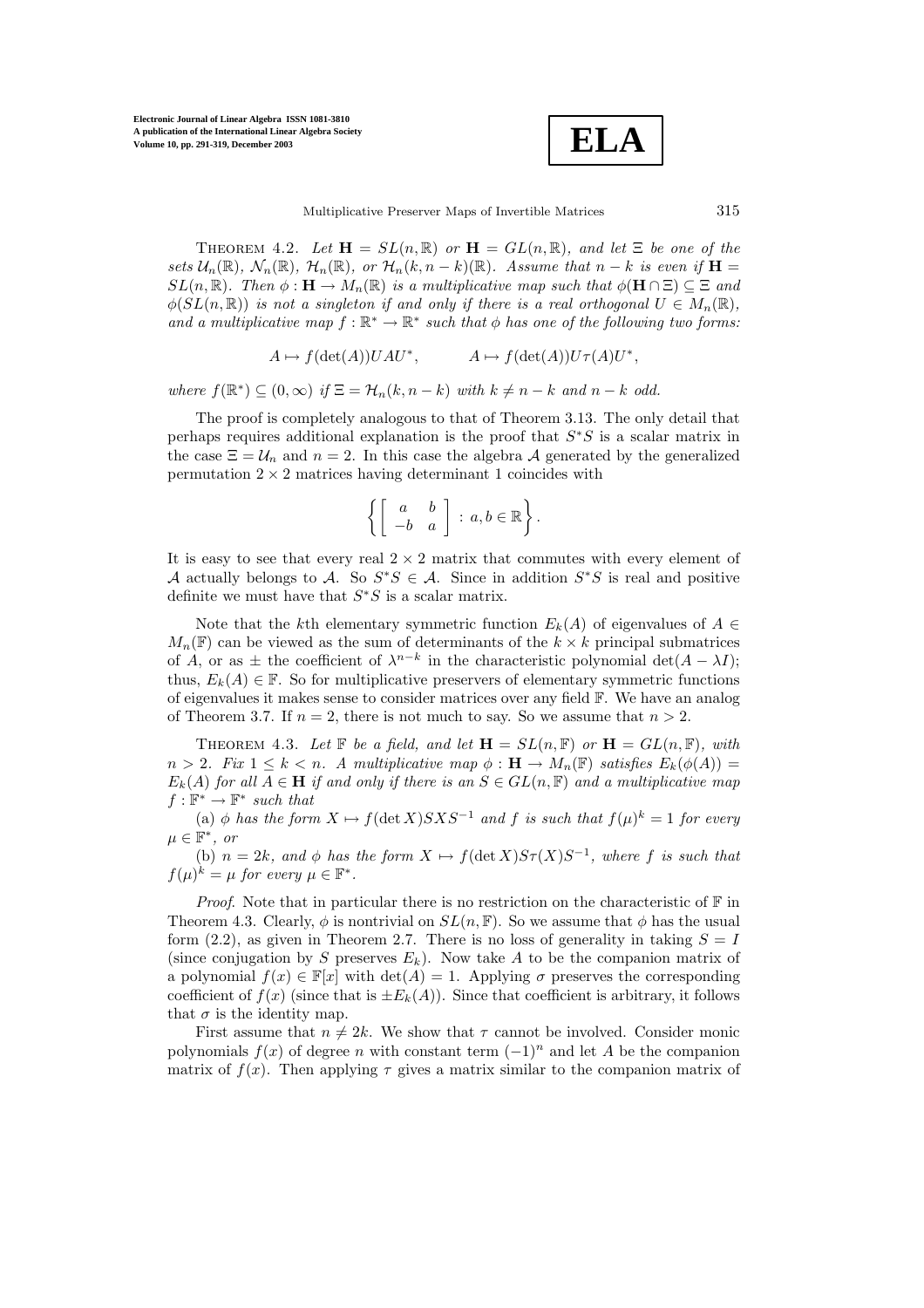**ELA**

 $g(x) := x^n f(1/x)$ . Aside from the case  $n = 2k$ , there will always be such a polynomial so that the kth coefficient of  $f(x)$  is not the kth coefficient of  $g(x)$ . Since  $det(A) = 1$ , this shows that  $\tau$  cannot be involved when  $n \neq 2k$ .

So assume (even for the case  $n = 2k$ ) that  $\tau$  is not involved. Noting that  $E_k(\mu A)$  =  $\mu^{k}E_{k}(A)$  shows that  $f(\det A)^{k} = 1$  for any A with  $E_{k}(A) \neq 0$ . We can always find A with det(A) arbitrary and  $E_k(A) \neq 0$  (take a companion matrix). Thus,  $f^k$  is identically 1.

Finally, consider the case that  $n = 2k$  and  $\tau$  is involved. Then  $E_k(\mu \tau(A))$  $\mu^{k}E_{k}(A)/\det(A)$ . In particular, if  $E_{k}(A)$  is nonzero, this forces  $f(\det(A))^{k} = \det(A)$ , whence the result.  $\square$ 

The result of Corollary 3.6 can be generalized for arbitrary fields (with few exceptions), as stated in the next theorem. We say that a multiplicative map  $\phi : H \rightarrow$  $M_n(\mathbb{F})$ , where  $\mathbf{H} = SL(n, \mathbb{F})$  or  $\mathbf{H} = GL(n, \mathbb{F})$ , preserves spectra if for every  $A \in \mathbf{H}$ we have

$$
(4.1) \qquad \{\lambda \in \mathbb{F} : \det(A - \lambda I) = 0\} \supseteq \{\lambda \in \mathbb{F} : \det(\phi(A) - \lambda I) = 0\}.
$$

The case when one or both sides of (4.1) are empty sets is not excluded.

THEOREM 4.4. Let  $\mathbb{F}$  be a field, and let  $\mathbf{H} = SL(n, \mathbb{F})$  or  $\mathbf{H} = GL(n, \mathbb{F})$ . Assume *that*  $|\mathbb{F}| > 4$ *. Then a multiplicative map*  $\phi : \mathbf{H} \to M_n(\mathbb{F})$  *preserves spectra if and only if*  $\phi$  *has the form*  $SXS^{-1}$  *for some*  $S \in GL(n, \mathbb{F})$ *.* 

*Proof*. Clearly such maps have the preservation of spectra property. Assume now that  $\phi$  is a multiplicative map on **H** that preserves spectra. Then  $\phi$  cannot be trivial on  $SL(n, \mathbb{F})$  (indeed, the only way  $\phi$  can be trivial is when  $\phi(\mathbf{H}) = I_n$ , but if  $|\mathbb{F}| > 2$ then a diagonal matrix  $A \in SL(n, \mathbb{F})$  can be found with some eigenvalues in  $\mathbb{F}$  different from 1, a contradiction with the preservation of spectra property). So assume that  $\phi(A) = f(\det(A))S\sigma(A)S^{-1}$  or  $\phi(A) = f(\det(A))S\sigma(\tau(A))S^{-1}$  as in Theorem 2.7.

We first show that  $\sigma = 1$ . By composing f with conjugation by S, we may take  $S = I$  (since conjugation certainly keeps the preservation of spectra property). Now  $\phi$  maps diagonal matrices to diagonal matrices. We claim that  $\sigma$  is the identity. Assume not, and let  $a \in \mathbb{F} \setminus \{0\}$  be such that  $\sigma(a) \neq a$ . Taking A to have exactly the distinct eigenvalues  $a, a^{-1}, 1$  with  $\det(A) = 1$ , we see that  $\sigma(a) = a^{-1}$ . Thus,  $\sigma$  either fixes or inverts every element of  $\mathbb{F}$  – this cannot happen unless  $\mathbb F$  has characteristic 2. Indeed, clearly  $\sigma^2 = 1$  on F, and therefore, assuming the characteristic of F is not 2, F (as a vector space over the prime field) can be decomposed into a direct sum of the subspace fixed by  $\sigma$ , which is actually a field, and the eigenspace of  $\sigma$  corresponding to the eigenvalue  $-1$ , and furthermore, if  $\sigma(x) = -x = x^{-1}$ ,  $x \in \mathbb{F}^*$ , then  $x^2 = -1$ , so the −1 eigenspace has cardinality at most 3. We note also that  $x \neq \pm 1$  inverted by  $\sigma$  implies that  $1 + x$  is also inverted by  $\sigma$ , whence

(4.2) 
$$
1 = (1+x)(1+x^{-1}) = 2+x+x^{-1},
$$

and so  $x^2 + x + 1 = 0$ . Since this equation holds for any  $xy$  with  $y \neq 0$  fixed by  $\sigma$ , it follows that the fixed field of  $\sigma$  has cardinality at most 3. These considerations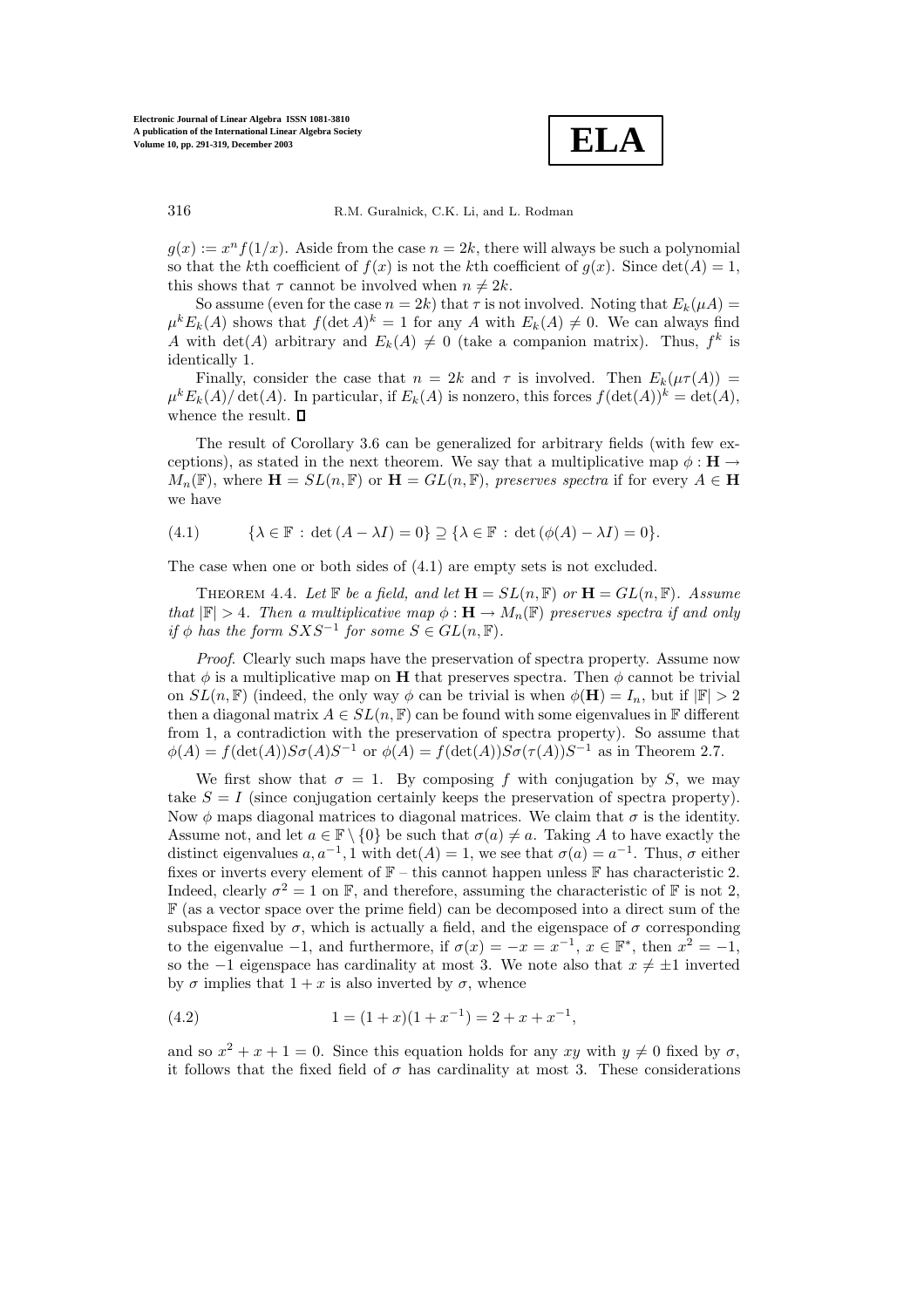

rule out any characteristic of F but 2, and moreover the fixed field of  $\sigma$  must have cardinality 2, whereas the equation  $(4.2)$  shows that there are at most two elements x such that  $\sigma(x) \neq x$ . We are left with the case  $|\mathbb{F}| = 4$ , which is excluded by the hypotheses of the theorem.

So  $\sigma = 1$ . If  $n > 2$ , we see that  $\tau$  cannot be involved, since there are matrices of determinant 1 whose spectrum in  $\mathbb F$  is not closed under inverses (here the hypothesis that  $|F| > 3$  is essential). If  $n = 2$ , we can modify f and assume again that  $\tau$  is not involved.

It remains to consider f. Suppose that  $f(a) \neq 1$ ,  $a \in \mathbb{F}^*$ . Now take A to be diagonal with all but one diagonal entry 1 (and the remaining diagonal entry  $a = \det(A)$ . The spectrum of  $\phi(A)$  consists of  $f(a)$  and  $af(a)$ . Now  $\{1, a\} =$  ${f(a), af(a)}$  implies that  $f(a) = a = a^{-1}$ . Thus  $a = -1$  and the kernel of f is trivial, whence  $|\mathbb{F}| = 3$ , an excluded case.  $\Box$ 

Note that Theorem 4.4 fails if  $|\mathbb{F}| \leq 4$ : If  $|\mathbb{F}| = 4$ , then the map  $\phi(A) = \sigma(\tau(A))$ on  $SL(n, \mathbb{F})$ , where  $\sigma$  is the squaring map on  $\mathbb{F}$ , preserves spectra; if  $|\mathbb{F}| \leq 3$ , then the map  $\phi(A) = \tau(A)$  on  $SL(n, \mathbb{F})$  preserves spectra.

If we adopt a more stringent definition of the spectrum preservation property, namely that (4.1) is replaced by

(4.3) 
$$
\{\lambda \in \overline{\mathbb{F}} : \det(A - \lambda I) = 0\} \supseteq \{\lambda \in \overline{\mathbb{F}} : \det(\phi(A) - \lambda I) = 0\},\
$$

where  $\overline{\mathbb{F}}$  is the algebraic closure of  $\mathbb{F}$ , then the exceptions of Theorem 4.4 disappear:

THEOREM 4.5. Let  $\mathbb{F}$  be a field, and let  $\mathbf{H} = SL(n, \mathbb{F})$  or  $\mathbf{H} = GL(n, \mathbb{F})$ . Then *a multiplicative map*  $\phi : \mathbf{H} \to M_n(\mathbb{F})$  *satisfies* (4.3) *for every*  $A \in \mathbf{H}$  *if and only if*  $\phi$ *has the form*  $SXS^{-1}$  *for some*  $S \in GL(n, \mathbb{F})$ *.* 

*Proof.* In view of Theorem 4.4 we may assume  $|\mathbb{F}| \leq 4$ . Assume now that  $\phi$  is a multiplicative map on **H** that preserves spectra. Then  $\phi$  cannot be trivial on  $SL(n, \mathbb{F})$ (there are matrices of determinant 1 that have a nontrivial spectrum in  $\overline{\mathbb{F}}$ ).

Assume first that  $|\mathbb{F}| > 3$  if  $n = 2$ . Then  $\phi$  has the form

$$
\phi(A) = f(\det(A))S\sigma(A)S^{-1} \text{ or } \phi(A) = f(\det(A))S\sigma(\tau(A))S^{-1}
$$

as in Theorem 2.7. We show that  $\sigma = 1$ . Arguing as in the proof of Theorem 4.4, we need to consider only the case  $\mathbb{F}$  = 4. In that case, we choose matrix A whose eigenvalues are  $a, a<sup>4</sup>, 1, \ldots, 1$  where a is a root of the polynomial  $x<sup>2</sup> + bx + 1$ ,  $b \in \mathbb{F}_4 \setminus \{0, 1\}$ , in a quadratic extension  $\mathbb{F}_{16}$  of  $\mathbb{F}_4$ . Then  $a^5 = 1$ , and if  $\phi \neq 1$ , then  $\phi(A)$  has eigenvalues  $a^2, a^3, 1 \ldots, 1$ , a contradiction. So  $\sigma = 1$ . If  $n > 2$ , we see that  $\tau$  cannot be involved, since there are matrices of determinant 1 whose spectrum in  $\overline{\mathbb{F}}$  is not closed under inverses (if  $|\mathbb{F}| = 4$ , this is clear; if  $|\mathbb{F}| = 2$ , take A to have three nontrivial eigenvalues of order 7 with product 1; and if  $\mathbb{F}| = 3$ , take such an A with 7 replaced by 13). If  $n = 2$ , we can modify f and assume again that  $\tau$  is not involved. It remains to consider f (in the case  $\mathbf{H} = GL(n, \mathbb{F})$ ). The proof of Theorem 4.4 shows that we need only to consider the field of order 3. In this case, we take a matrix A whose eigenvalues are  $a, a<sup>3</sup>, 1..., 1$  where a is a primitive 8-th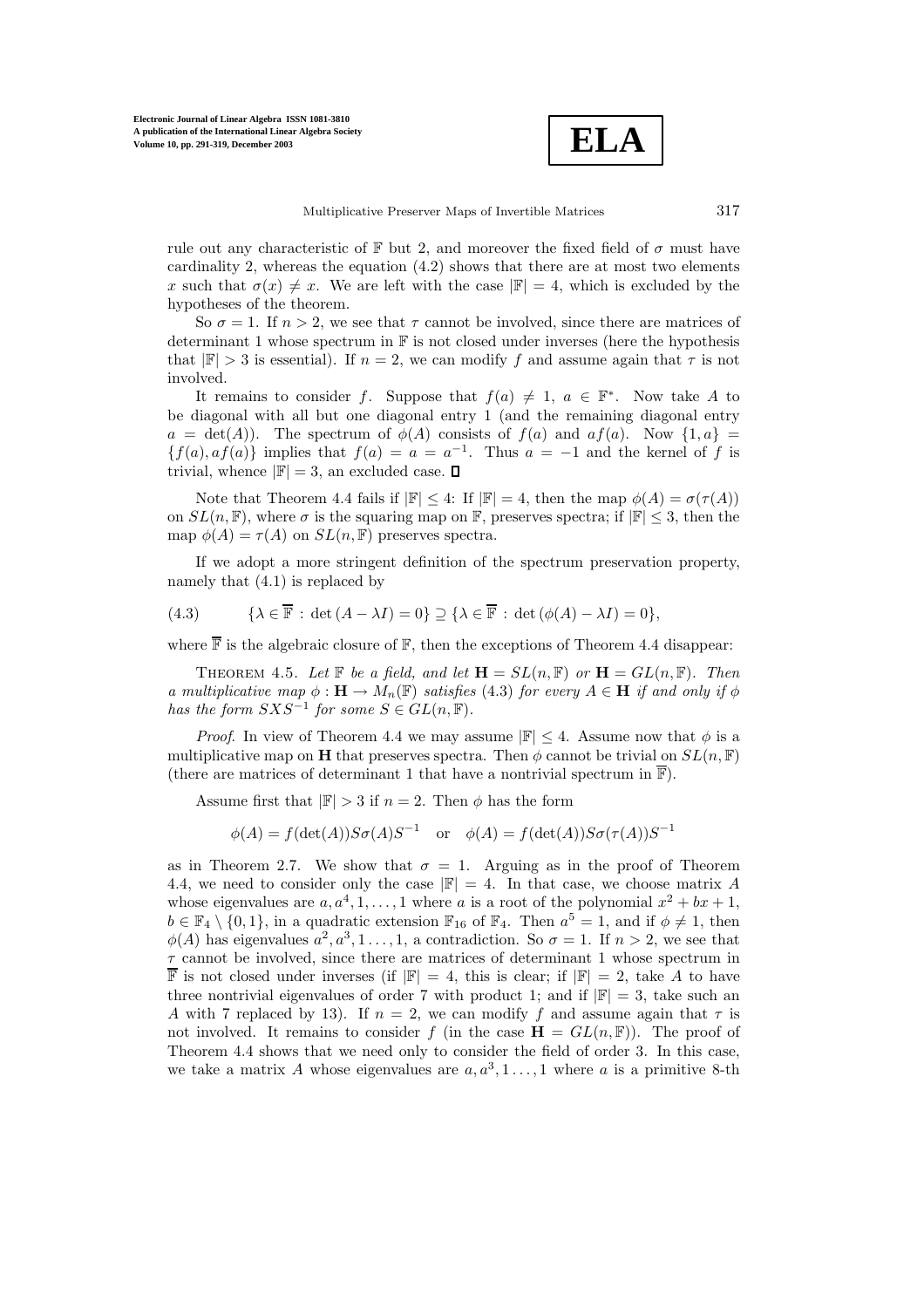

root of 1. So det(A) = −1 and, assuming f is non-trivial, the spectrum of  $\phi(A)$  is  $\{-a, -a^3, -1, \ldots, -1\}$  which is different from that of A.

Finally, we treat the remaining case  $n = 2$  and  $|\mathbb{F}| \leq 3$ . Note that  $SL(2, \mathbb{F})$  has a unique minimal normal subgroup that has order prime to the characteristic of  $\mathbb{F}$ . This subgroup cannot be contained in the kernel of the multiplicative map (since spectra are preserved) and so the map is bijective. Since  $S_3 = GL(2, \mathbb{F}_2)$  is its own automorphism group and since the automorphism group of  $SL(2, \mathbb{F}_3)$  is  $S_4 = PGL(3, \mathbb{F}_3)$ , it follows that any automorphism of  $GL(2, \mathbb{F}_2)$  or of  $SL(2, \mathbb{F}_3)$  is a conjugation by an element of  $GL(2, \mathbb{F})$ . The same argument shows the result for  $GL(2, \mathbb{F}_3)$ .  $\square$ 

In a different direction, multiplicative preservers of certain algebraic groups may be characterized.

THEOREM 4.6. Let  $\mathbb{F}$  be a field and  $\mathbf{H} = SL(n, \mathbb{F})$  or  $GL(n, \mathbb{F})$ . Assume that  $|\mathbb{F}| > 3$  *if*  $n = 2$ *. Let*  $\overline{\mathbb{F}}$  *be the algebraic closure of*  $\mathbb{F}$ *. Let*  $G$  *be an algebraic subgroup of*  $GL(n,\overline{\mathbb{F}})$  *defined over the prime field. Then a nontrivial multiplicative map*  $\phi$ :  $\mathbf{H} \to M_n(\mathbb{F})$  preserves G in the sense that  $\phi(G) \subseteq G$  if and only if there exists an S *in*  $GL(n, \mathbb{F})$  *and a field embedding*  $\sigma : \mathbb{F} \to \mathbb{F}$  *such that one of the following holds:* 

 $(1)$  φ(A) =  $Sσ(A)S^{-1}$  *and*  $SGS^{-1} = G$ *; or* 

(2)  $φ(A) = Sσ(τ(A))S<sup>-1</sup> with Sτ(G)S<sup>-1</sup> = G.$ 

*Proof.* Let  $\phi$  be a multiplicative map preserving G with the notation as in Theorem 2.7. Let  $\sigma$  be the associated field embedding. We can extend  $\phi$  to  $\overline{\mathbb{F}}$ . Since G is defined over the prime field,  $\sigma(G) \subseteq G$  and so the maps above certainly preserve G. Let P denote the prime field. Then  $\sigma(\overline{P}) = \overline{P}$  and so  $\sigma$  is an automorphism of the  $\overline{P}$  points of G. Thus,  $\sigma(G)$  is Zariski dense in G. because  $\sigma$  sends  $\overline{P}$  onto itself and so the image of  $\sigma$  (after extending to the algebraic closure),  $\sigma$  sends  $G(\overline{P})$  to itself. Now it is well known that if  $A < B$  are algebraically closed fields and V is a variety defined over A, then  $V(A)$  is Zariski dense in  $V(B)$ . Thus, S or  $\tau(S)$  must normalize G depending which case we are in.  $\Box$ 

There is a version of Theorem 4.6 for the excluded cases  $n = 2$  and  $|F| \leq 3$ , but it is a bit complicated to state and has very little content.

Theorem 4.6 in particular applies to the symplectic group or orthogonal group or any split simple algebraic group (since they are defined over the prime field), as well as the groups of triangular or block triangular matrices.

**Acknowledgment.** We thank the referee for many valuable suggestions, in particular, for pointing out to us the reference [5], and for spotting an inaccuracy in Theorems 3.11 and 3.12 in the first version of the paper.

## REFERENCES

- [1] L. B. Beasley. Linear transformations on matrices: The invariance of the third elementary symmetric function. *Canad. J. Math.*, 22:646–752, 1970.
- [2] A. Borel and J. Tits. Théorèmes de structure et de conjugaison pour les groupes algébriques linéaires. *C. R. Acad. Sci. Paris Sér. A-B*, 287:A55–A57, 1978.